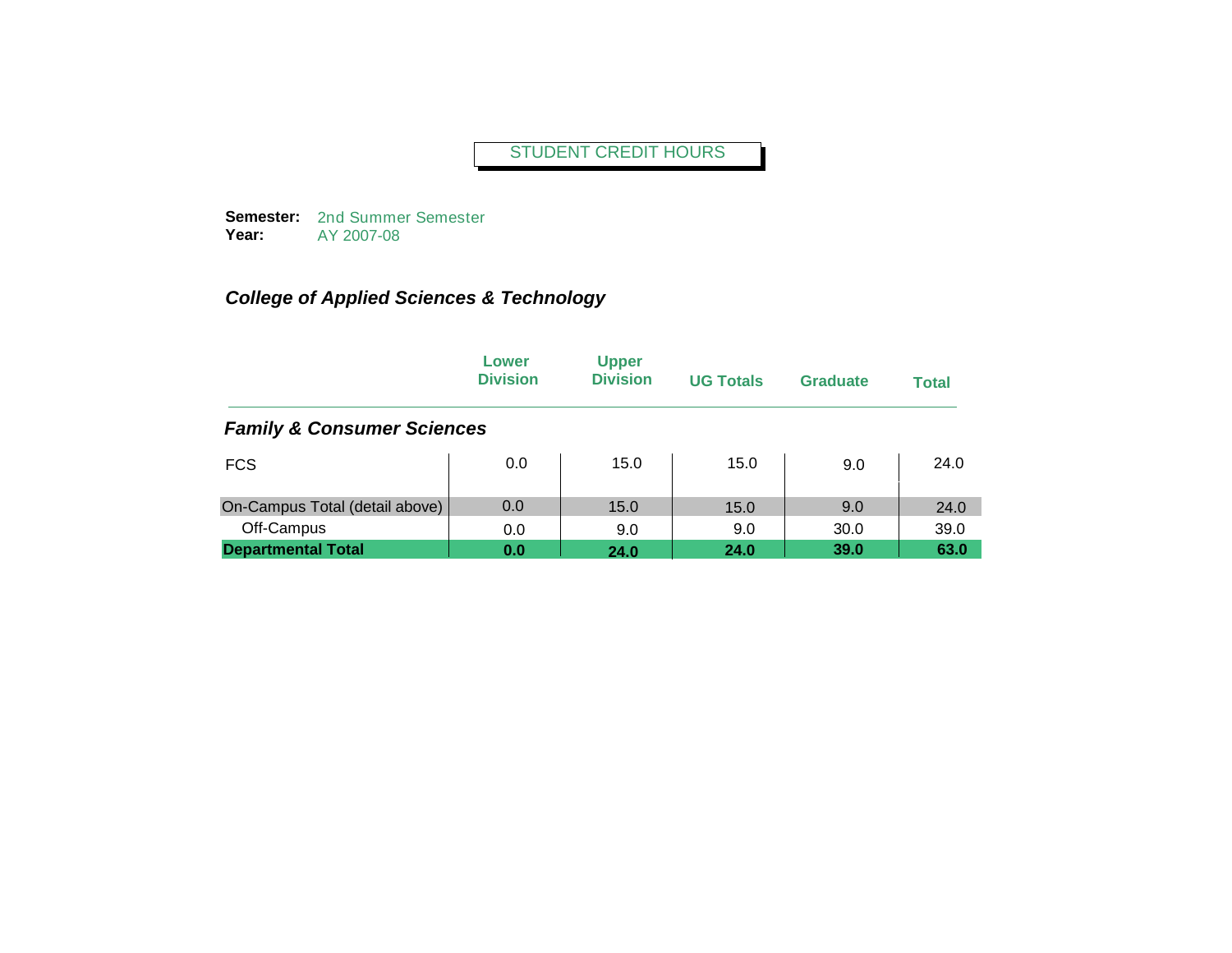**Semester:**  2nd Summer Semester **Year:** AY 2007-08

|                                | Lower<br><b>Division</b> | <b>Upper</b><br><b>Division</b> | <b>UG Totals</b> | <b>Graduate</b> | <b>Total</b> |
|--------------------------------|--------------------------|---------------------------------|------------------|-----------------|--------------|
| <b>Nursing</b>                 |                          |                                 |                  |                 |              |
| <b>NUR</b>                     | 0.0                      | 60.0                            | 60.0             | 0.0             | 60.0         |
| On-Campus Total (detail above) | 0.0                      | 60.0                            | 60.0             | 0.0             | 60.0         |
| Off-Campus                     | 0.0                      | 0.0                             | 0.0              | 0.0             | 0.0          |
| <b>Departmental Total</b>      | 0.0                      | 60.0                            | 60.0             | 0.0             | 60.0         |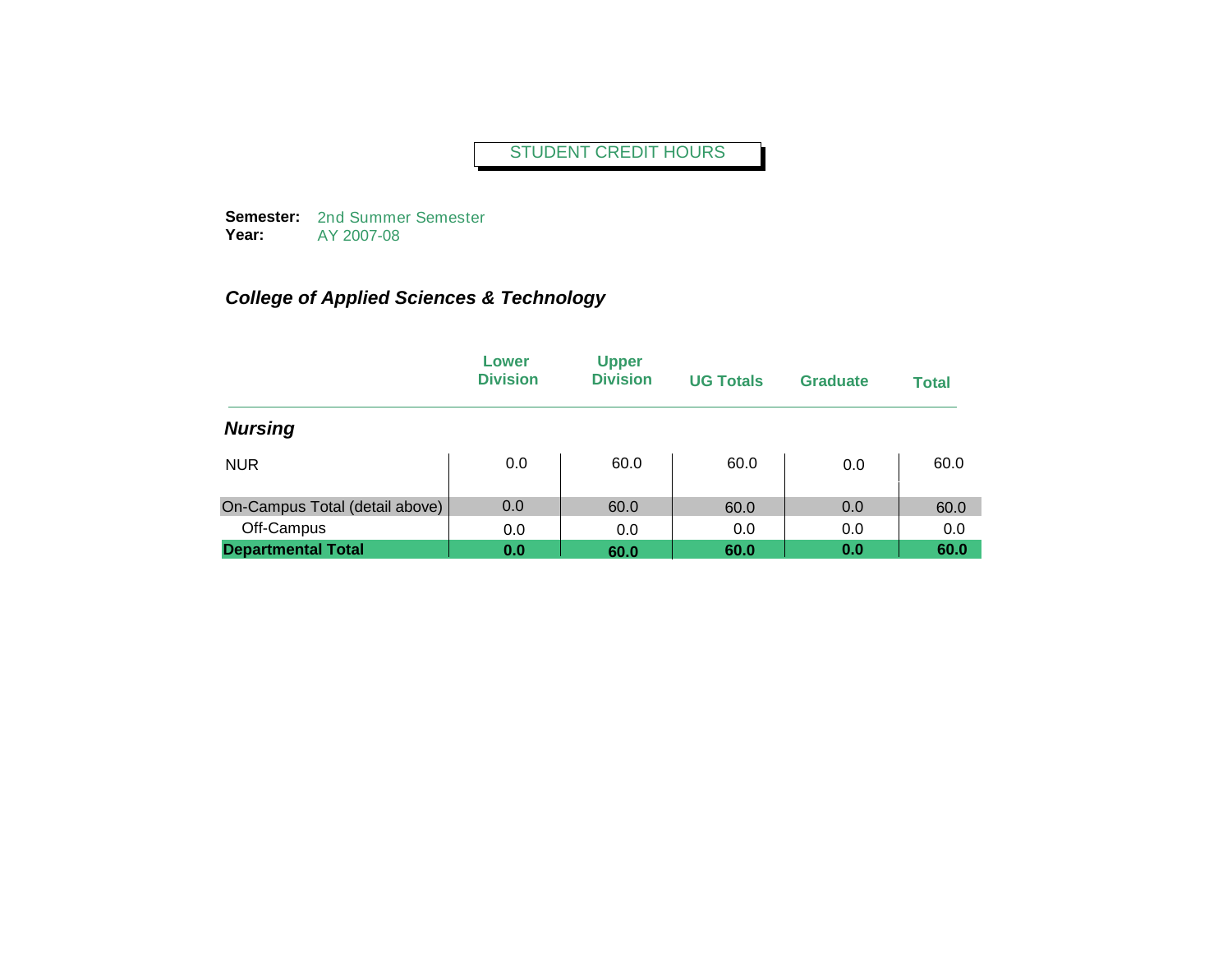**Semester:**  2nd Summer Semester **Year:** AY 2007-08

|                                | Lower<br><b>Division</b> | <b>Upper</b><br><b>Division</b> | <b>UG Totals</b> | <b>Graduate</b> | <b>Total</b> |
|--------------------------------|--------------------------|---------------------------------|------------------|-----------------|--------------|
| <b>Physical Education</b>      |                          |                                 |                  |                 |              |
| <b>EXSCI</b>                   | 12.0                     | 0.0                             | 12.0             | 0.0             | 12.0         |
| <b>PEFWL</b>                   | 188.0                    | 0.0                             | 188.0            | 0.0             | 188.0        |
| <b>PEP</b>                     | 26.0                     | 54.0                            | 80.0             | 0.0             | 80.0         |
| <b>SPTAD</b>                   | 0.0                      | 84.0                            | 84.0             | 0.0             | 84.0         |
| On-Campus Total (detail above) | 226.0                    | 138.0                           | 364.0            | 0.0             | 364.0        |
| Off-Campus                     | 0.0                      | 0.0                             | 0.0              | 0.0             | 0.0          |
| <b>Departmental Total</b>      | 226.0                    | 138.0                           | 364.0            | 0.0             | 364.0        |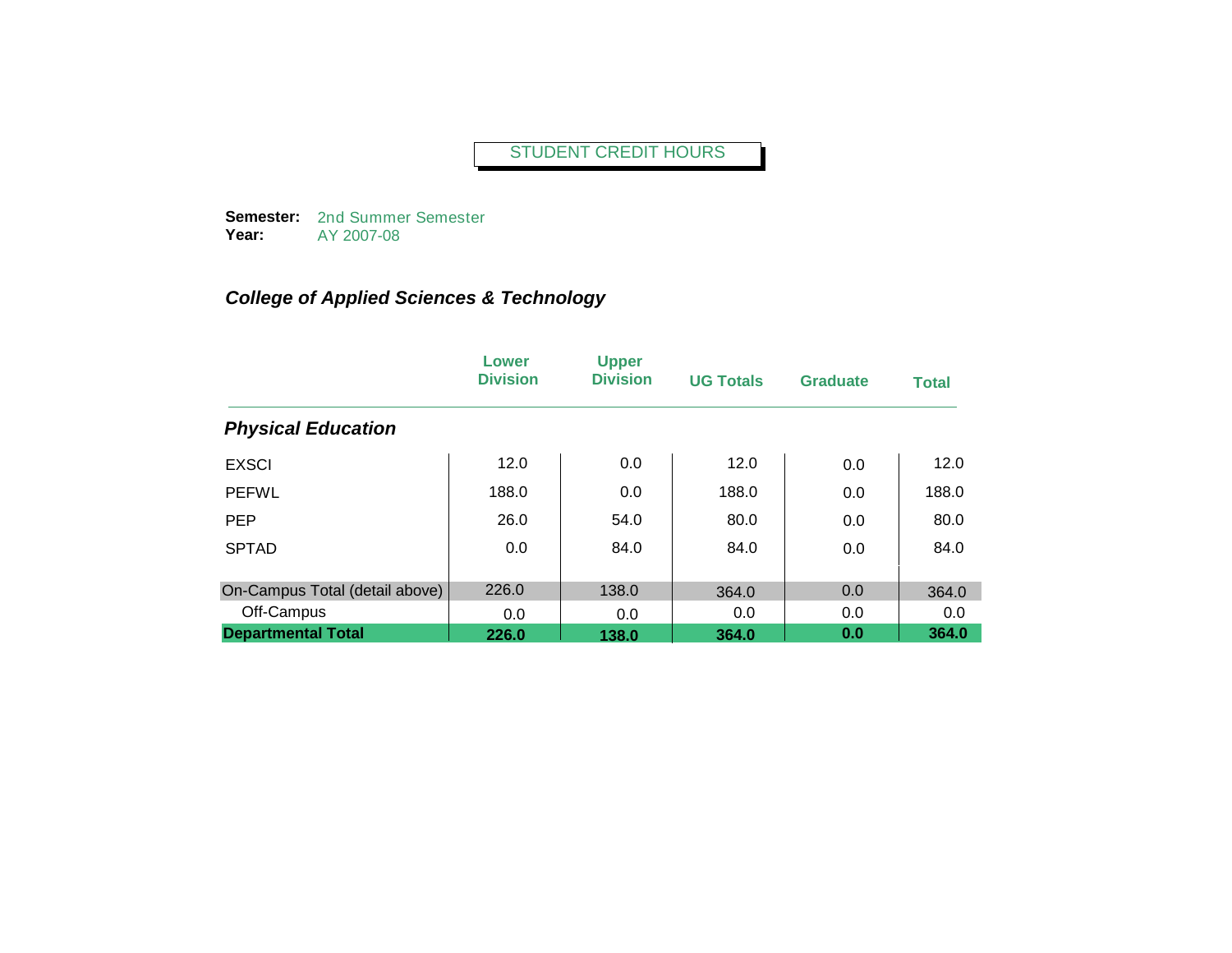**Semester:**  2nd Summer Semester **Year:** AY 2007-08

|                                   | Lower<br><b>Division</b> | <b>Upper</b><br><b>Division</b> | <b>UG Totals</b> | Graduate | <b>Total</b> |
|-----------------------------------|--------------------------|---------------------------------|------------------|----------|--------------|
| <b>Wellness &amp; Gerontology</b> |                          |                                 |                  |          |              |
| <b>GERON</b>                      | 0.0                      | 0.0                             | 0.0              | 3.0      | 3.0          |
| On-Campus Total (detail above)    | 0.0                      | 0.0                             | 0.0              | 3.0      | 3.0          |
| Off-Campus                        | 0.0                      | 0.0                             | 0.0              | 0.0      | 0.0          |
| <b>Departmental Total</b>         | 0.0                      | 0.0                             | 0.0              | 3.0      | 3.0          |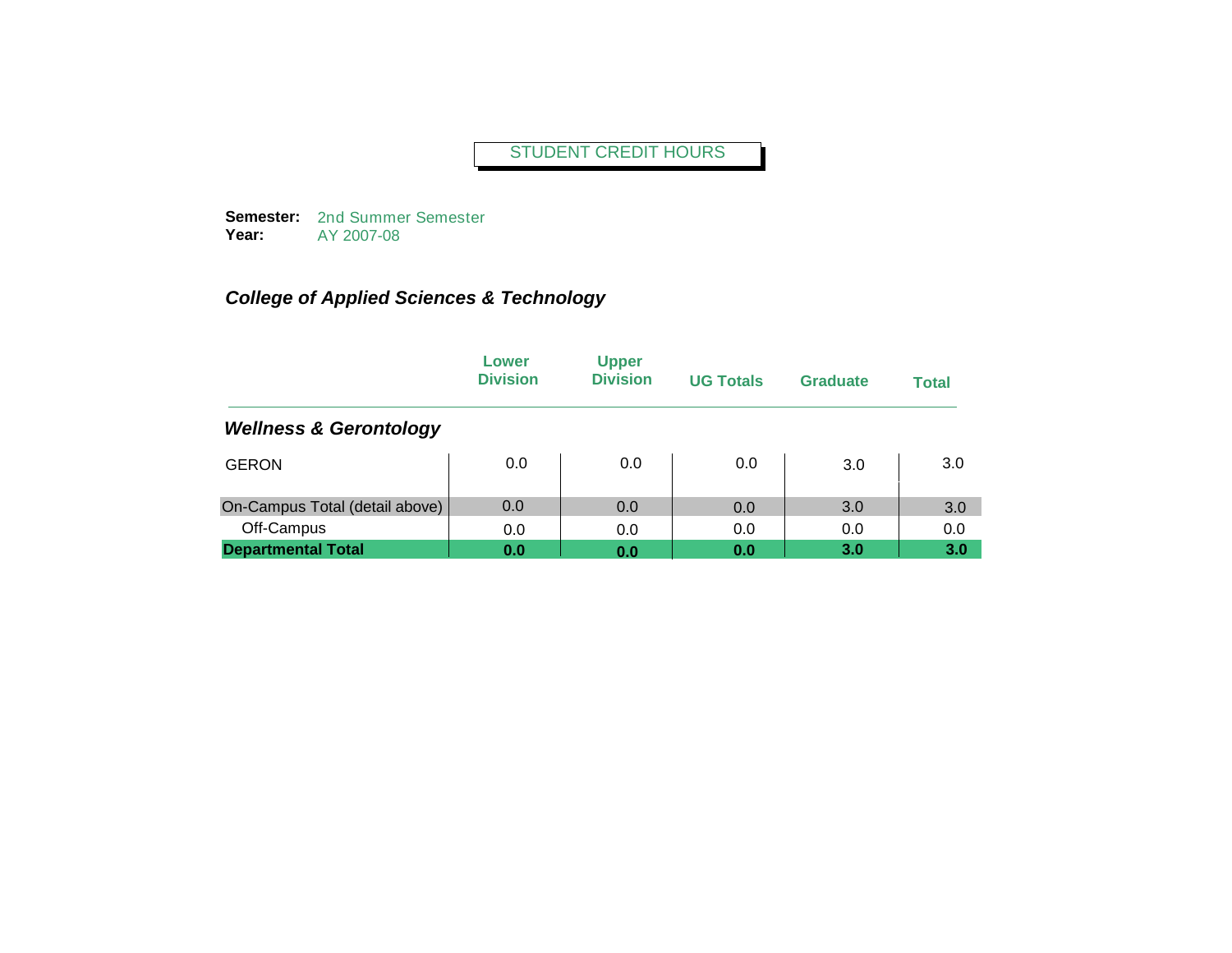**Semester:**  2nd Summer Semester **Year:** AY 2007-08

## *College of Architecture & Planning*

|                                | Lower<br><b>Division</b> | <b>Upper</b><br><b>Division</b> | <b>UG Totals</b> | <b>Graduate</b> | <b>Total</b> |
|--------------------------------|--------------------------|---------------------------------|------------------|-----------------|--------------|
| <b>Architecture</b>            |                          |                                 |                  |                 |              |
| <b>ARCH</b>                    | 0.0                      | 0.0                             | 0.0              | 10.0            | 10.0         |
| CAP                            | 72.0                     | 0.0                             | 72.0             | 0.0             | 72.0         |
| On-Campus Total (detail above) | 72.0                     | 0.0                             | 72.0             | 10.0            | 82.0         |
| Off-Campus                     | 0.0                      | 0.0                             | 0.0              | 0.0             | 0.0          |
| <b>Departmental Total</b>      | 72.0                     | 0.0                             | 72.0             | 10.0            | 82.0         |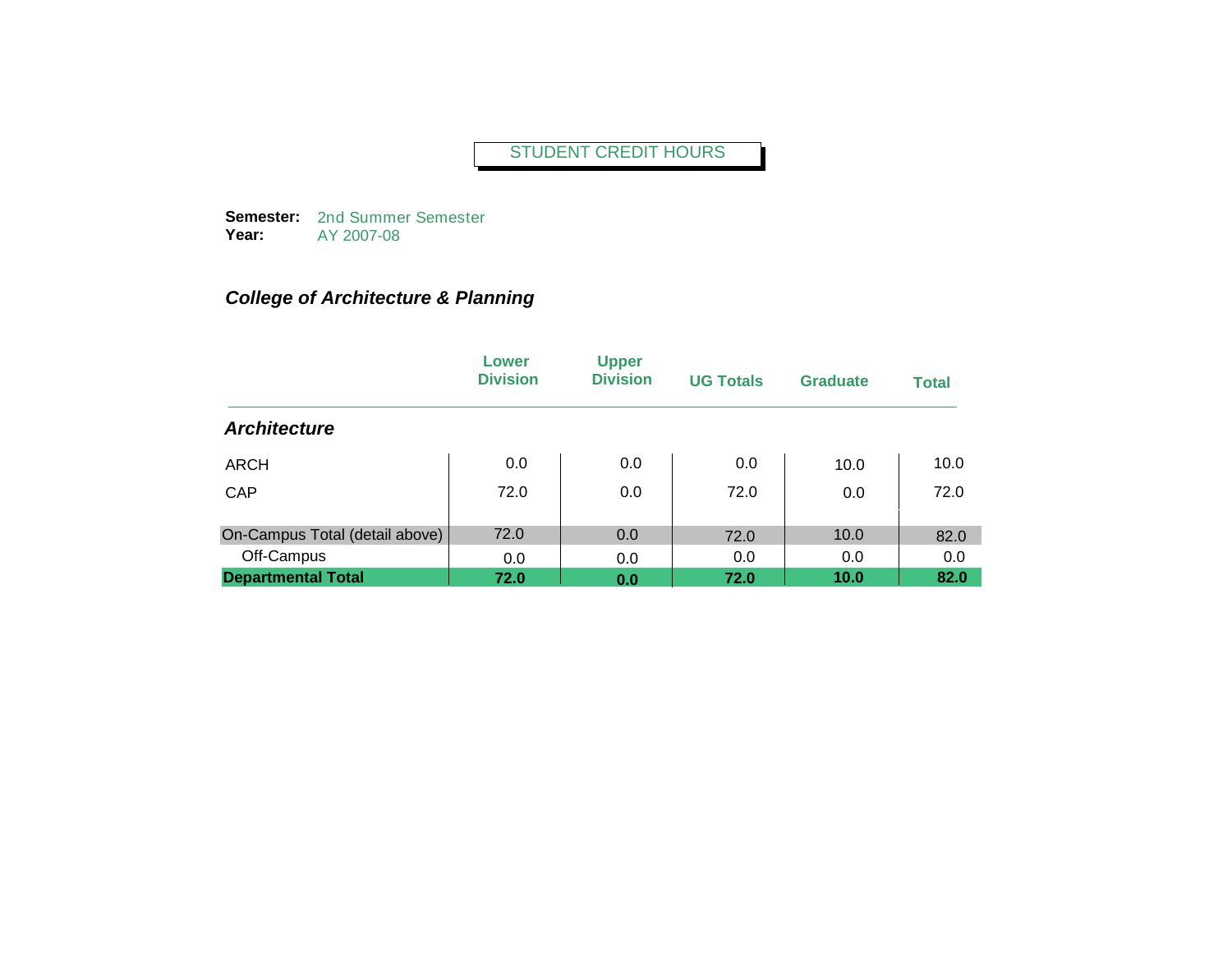**Semester:**  2nd Summer Semester **Year:** AY 2007-08

## *College of Architecture & Planning*

|                                | Lower<br><b>Division</b> | <b>Upper</b><br><b>Division</b> | <b>UG Totals</b> | <b>Graduate</b> | <b>Total</b> |
|--------------------------------|--------------------------|---------------------------------|------------------|-----------------|--------------|
| <b>Landscape Architecture</b>  |                          |                                 |                  |                 |              |
| <b>CAP</b>                     | 24.0                     | 0.0                             | 24.0             | 0.0             | 24.0         |
| On-Campus Total (detail above) | 24.0                     | 0.0                             | 24.0             | 0.0             | 24.0         |
| Off-Campus                     | 0.0                      | 0.0                             | 0.0              | 0.0             | 0.0          |
| <b>Departmental Total</b>      | 24.0                     | 0.0                             | 24.0             | 0.0             | 24.0         |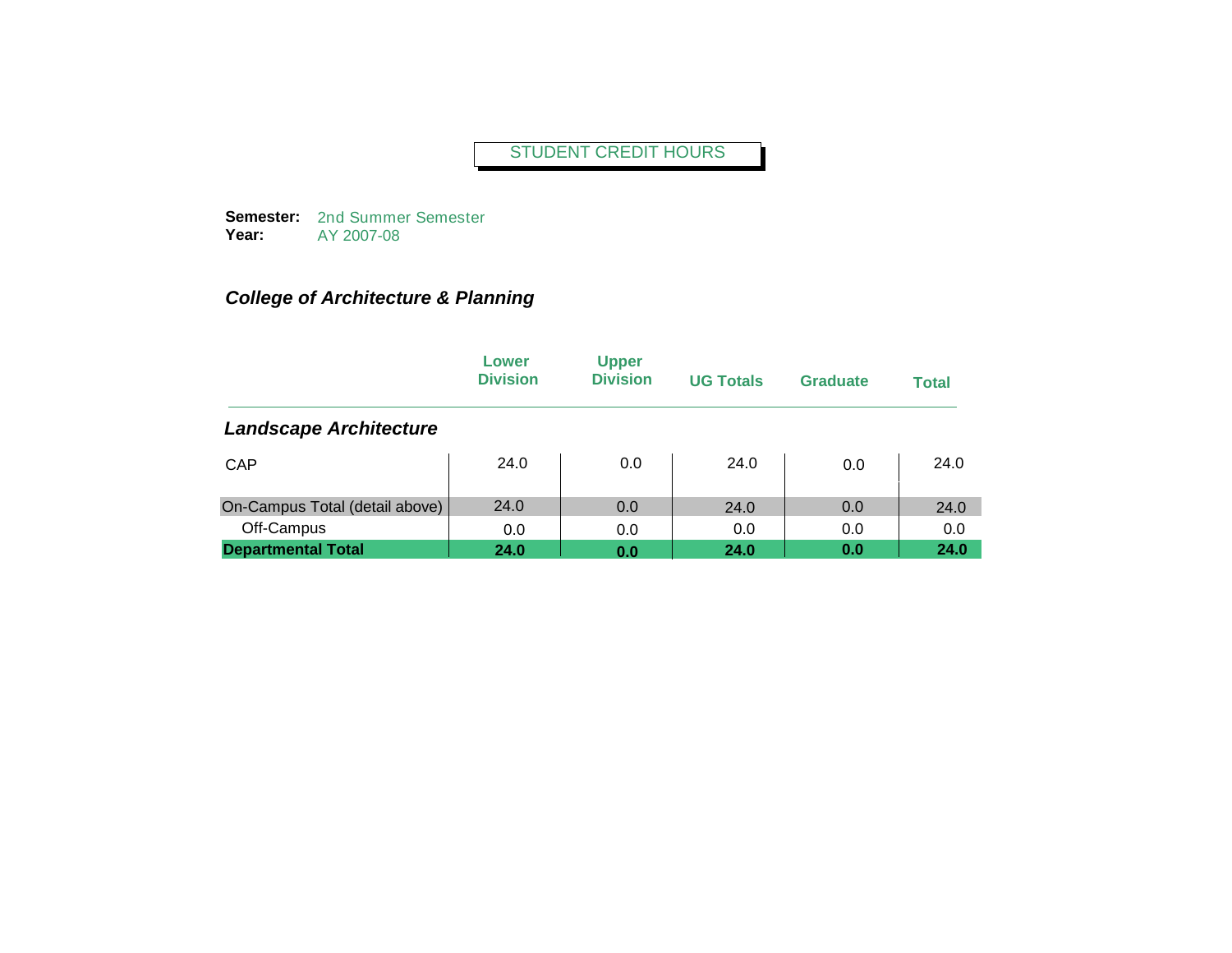**Semester:**  2nd Summer Semester **Year:** AY 2007-08

## *College of Architecture & Planning*

|                                | Lower<br><b>Division</b> | <b>Upper</b><br><b>Division</b> | <b>UG Totals</b> | <b>Graduate</b> | <b>Total</b> |
|--------------------------------|--------------------------|---------------------------------|------------------|-----------------|--------------|
| <b>Urban Planning</b>          |                          |                                 |                  |                 |              |
| <b>CAP</b>                     | 24.0                     | 0.0                             | 24.0             | 0.0             | 24.0         |
| On-Campus Total (detail above) | 24.0                     | 0.0                             | 24.0             | 0.0             | 24.0         |
| Off-Campus                     | 0.0                      | 0.0                             | 0.0              | 0.0             | 0.0          |
| <b>Departmental Total</b>      | 24.0                     | 0.0                             | 24.0             | 0.0             | 24.0         |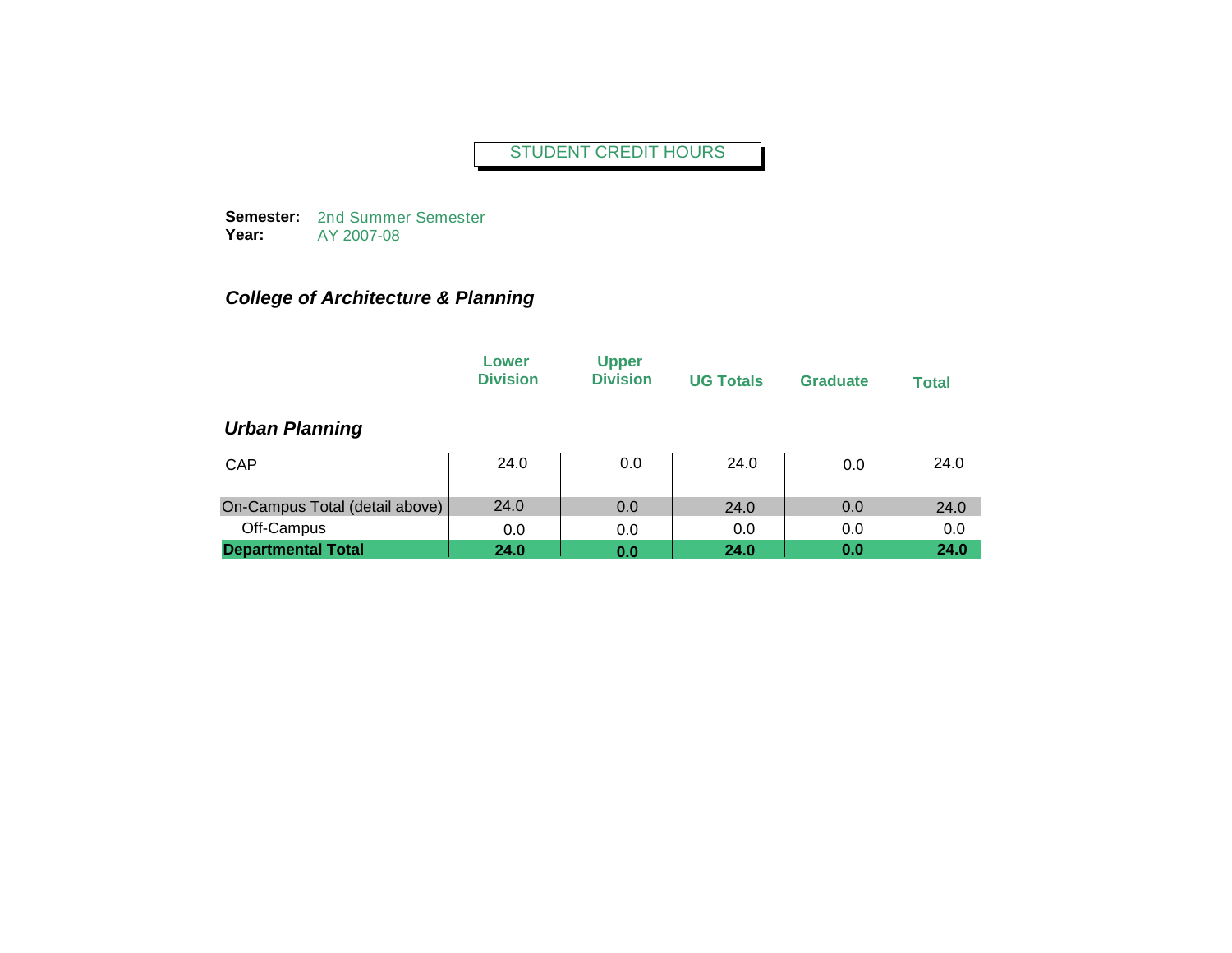**Semester:**  2nd Summer Semester **Year:** AY 2007-08

|                                | Lower<br><b>Division</b> | <b>Upper</b><br><b>Division</b> | <b>UG Totals</b> | <b>Graduate</b> | <b>Total</b> |
|--------------------------------|--------------------------|---------------------------------|------------------|-----------------|--------------|
| <b>Accounting</b>              |                          |                                 |                  |                 |              |
| ACC                            | 114.0                    | 168.0                           | 282.0            | 0.0             | 282.0        |
| On-Campus Total (detail above) | 114.0                    | 168.0                           | 282.0            | 0.0             | 282.0        |
| Off-Campus                     | 0.0                      | 0.0                             | 0.0              | 0.0             | 0.0          |
| <b>Departmental Total</b>      | 114.0                    | 168.0                           | 282.0            | 0.0             | 282.0        |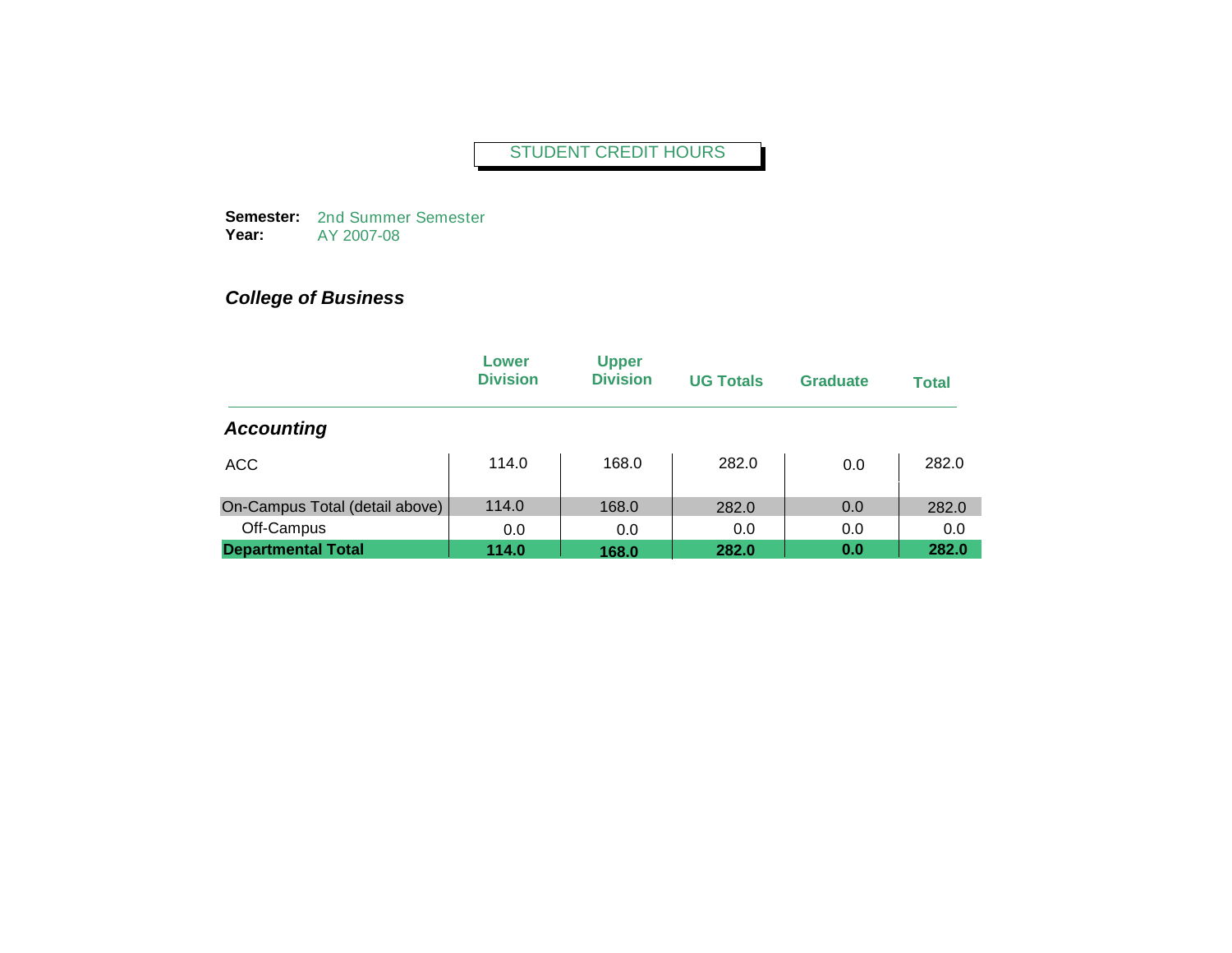**Semester:**  2nd Summer Semester **Year:** AY 2007-08

|                                | Lower<br><b>Division</b> | <b>Upper</b><br><b>Division</b> | <b>UG Totals</b> | <b>Graduate</b> | <b>Total</b> |
|--------------------------------|--------------------------|---------------------------------|------------------|-----------------|--------------|
| <b>Economics</b>               |                          |                                 |                  |                 |              |
| <b>ECON</b>                    | 234.0                    | 0.0                             | 234.0            | 0.0             | 234.0        |
| <b>MBA</b>                     | 0.0                      | 0.0                             | 0.0              | 3.0             | 3.0          |
| On-Campus Total (detail above) | 234.0                    | 0.0                             | 234.0            | 3.0             | 237.0        |
| Off-Campus                     | 0.0                      | 0.0                             | 0.0              | 0.0             | 0.0          |
| <b>Departmental Total</b>      | 234.0                    | 0.0                             | 234.0            | 3.0             | 237.0        |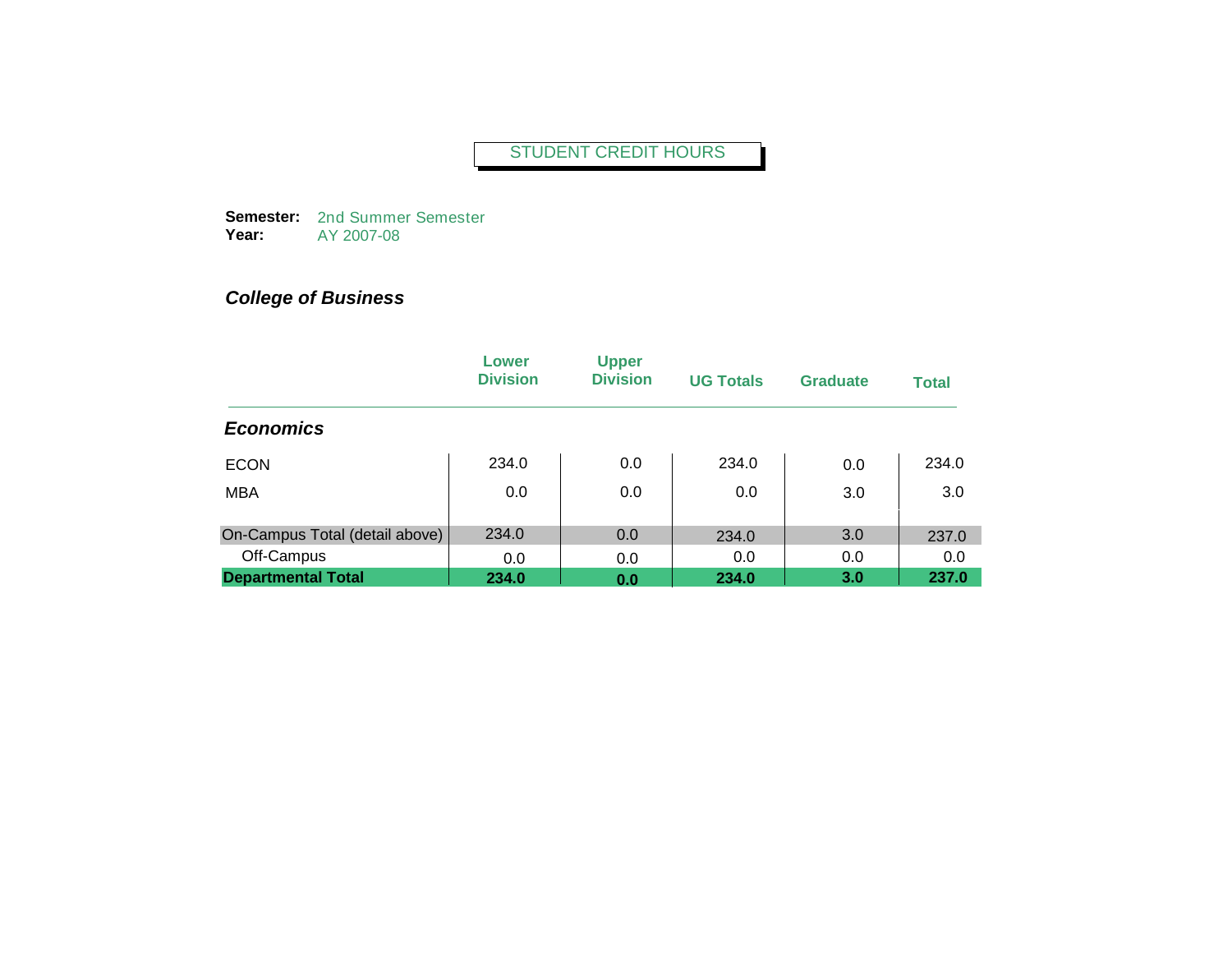**Semester:**  2nd Summer Semester **Year:** AY 2007-08

|                                | Lower<br><b>Division</b> | <b>Upper</b><br><b>Division</b> | <b>UG Totals</b> | <b>Graduate</b> | <b>Total</b> |
|--------------------------------|--------------------------|---------------------------------|------------------|-----------------|--------------|
| <b>Finance</b>                 |                          |                                 |                  |                 |              |
| <b>BL</b>                      | 18.0                     | 0.0                             | 18.0             | 0.0             | 18.0         |
| <b>FIN</b>                     | 0.0                      | 42.0                            | 42.0             | 0.0             | 42.0         |
| On-Campus Total (detail above) | 18.0                     | 42.0                            | 60.0             | 0.0             | 60.0         |
| Off-Campus                     | 27.0                     | 3.0                             | 30.0             | 15.0            | 45.0         |
| <b>Departmental Total</b>      | 45.0                     | 45.0                            | 90.0             | 15.0            | 105.0        |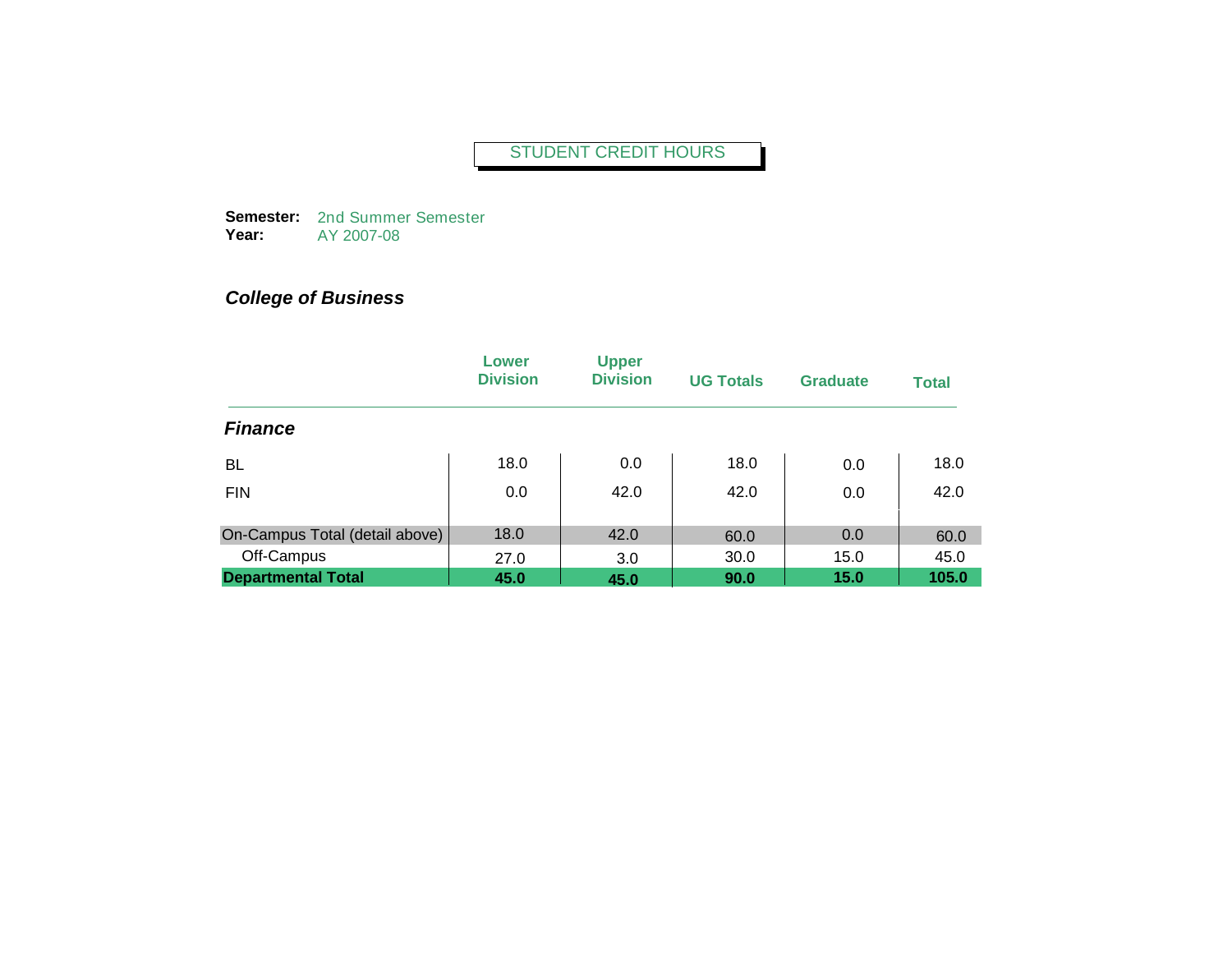**Semester:**  2nd Summer Semester **Year:** AY 2007-08

|                                     | Lower<br><b>Division</b> | <b>Upper</b><br><b>Division</b> | <b>UG Totals</b> | <b>Graduate</b> | <b>Total</b> |
|-------------------------------------|--------------------------|---------------------------------|------------------|-----------------|--------------|
| <b>Info Systems &amp; Oper Mgmt</b> |                          |                                 |                  |                 |              |
| <b>BED</b>                          | 0.0                      | 0.0                             | 0.0              | 30.0            | 30.0         |
| <b>ISOM</b>                         | 93.0                     | 72.0                            | 165.0            | 0.0             | 165.0        |
| On-Campus Total (detail above)      | 93.0                     | 72.0                            | 165.0            | 30.0            | 195.0        |
| Off-Campus                          | 0.0                      | 26.0                            | 26.0             | 163.0           | 189.0        |
| <b>Departmental Total</b>           | 93.0                     | 98.0                            | 191.0            | 193.0           | 384.0        |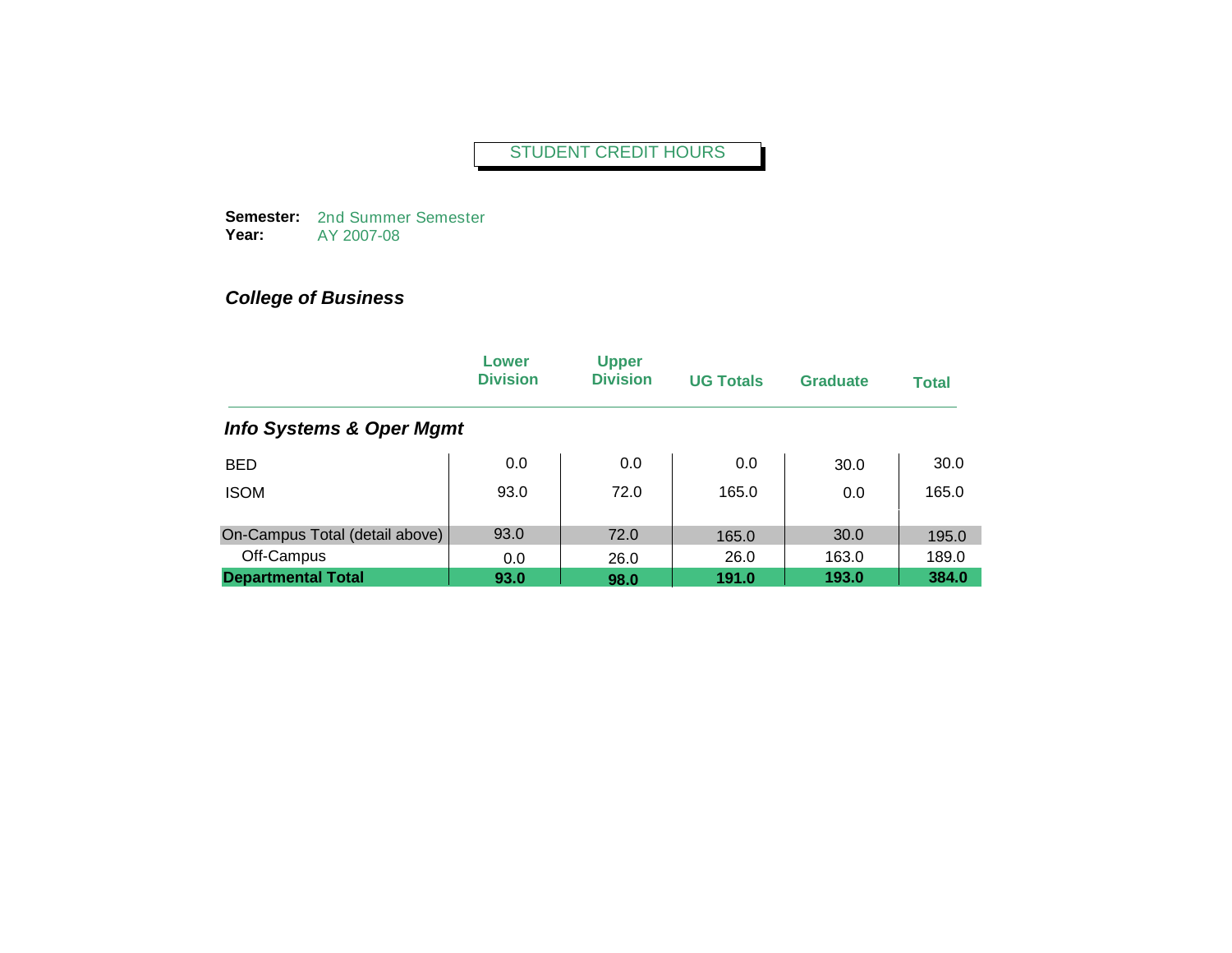**Semester:**  2nd Summer Semester **Year:** AY 2007-08

|                                   | Lower<br><b>Division</b> | <b>Upper</b><br><b>Division</b> | <b>UG Totals</b> | Graduate | <b>Total</b> |
|-----------------------------------|--------------------------|---------------------------------|------------------|----------|--------------|
| <b>Marketing &amp; Management</b> |                          |                                 |                  |          |              |
| <b>BUSAD</b>                      | 0.0                      | 6.0                             | 6.0              | 0.0      | 6.0          |
| <b>MGT</b>                        | 0.0                      | 177.0                           | 177.0            | 0.0      | 177.0        |
| <b>MKG</b>                        | 0.0                      | 327.0                           | 327.0            | 0.0      | 327.0        |
| On-Campus Total (detail above)    | 0.0                      | 510.0                           | 510.0            | 0.0      | 510.0        |
| Off-Campus                        | 0.0                      | 15.0                            | 15.0             | 0.0      | 15.0         |
| <b>Departmental Total</b>         | 0.0                      | 525.0                           | 525.0            | 0.0      | 525.0        |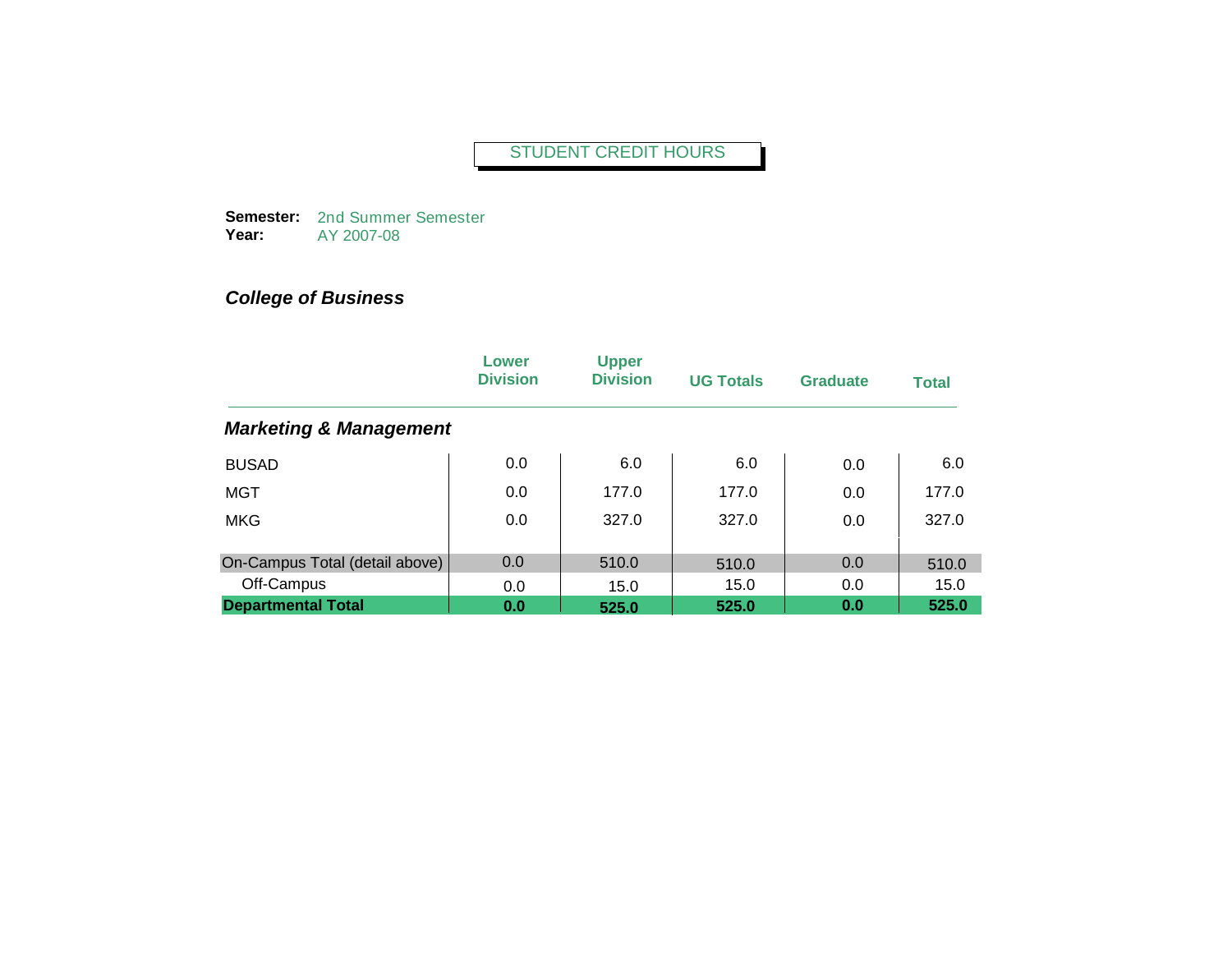**Semester:**  2nd Summer Semester **Year:** AY 2007-08

|                                           | Lower<br><b>Division</b> | <b>Upper</b><br><b>Division</b> | <b>UG Totals</b> | Graduate | <b>Total</b> |
|-------------------------------------------|--------------------------|---------------------------------|------------------|----------|--------------|
| <b>Center for Info &amp; Comm Science</b> |                          |                                 |                  |          |              |
| <b>ICS</b>                                | 0.0                      | 0.0                             | 0.0              | 54.0     | 54.0         |
| On-Campus Total (detail above)            | 0.0                      | 0.0                             | 0.0              | 54.0     | 54.0         |
| Off-Campus                                | 0.0                      | 0.0                             | 0.0              | 0.0      | 0.0          |
| <b>Departmental Total</b>                 | 0.0                      | 0.0                             | 0.0              | 54.0     | 54.0         |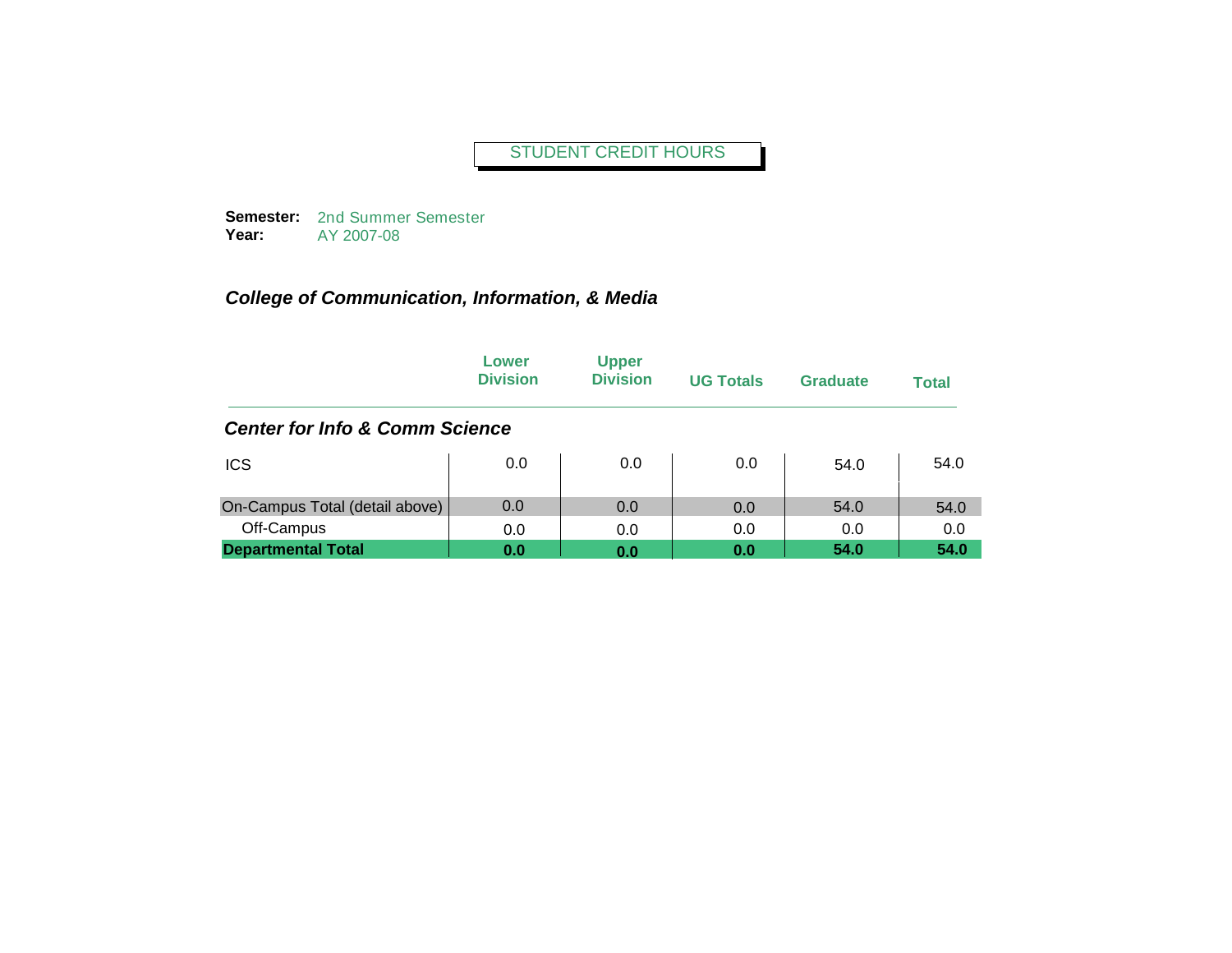**Semester:**  2nd Summer Semester **Year:** AY 2007-08

|                                | Lower<br><b>Division</b> | <b>Upper</b><br><b>Division</b> | <b>UG Totals</b> | <b>Graduate</b> | <b>Total</b> |
|--------------------------------|--------------------------|---------------------------------|------------------|-----------------|--------------|
| <b>Journalism</b>              |                          |                                 |                  |                 |              |
| <b>JOURN</b>                   | 48.0                     | 24.0                            | 72.0             | 24.0            | 96.0         |
| On-Campus Total (detail above) | 48.0                     | 24.0                            | 72.0             | 24.0            | 96.0         |
| Off-Campus                     | 0.0                      | 3.0                             | 3.0              | 18.0            | 21.0         |
| <b>Departmental Total</b>      | 48.0                     | 27.0                            | 75.0             | 42.0            | 117.0        |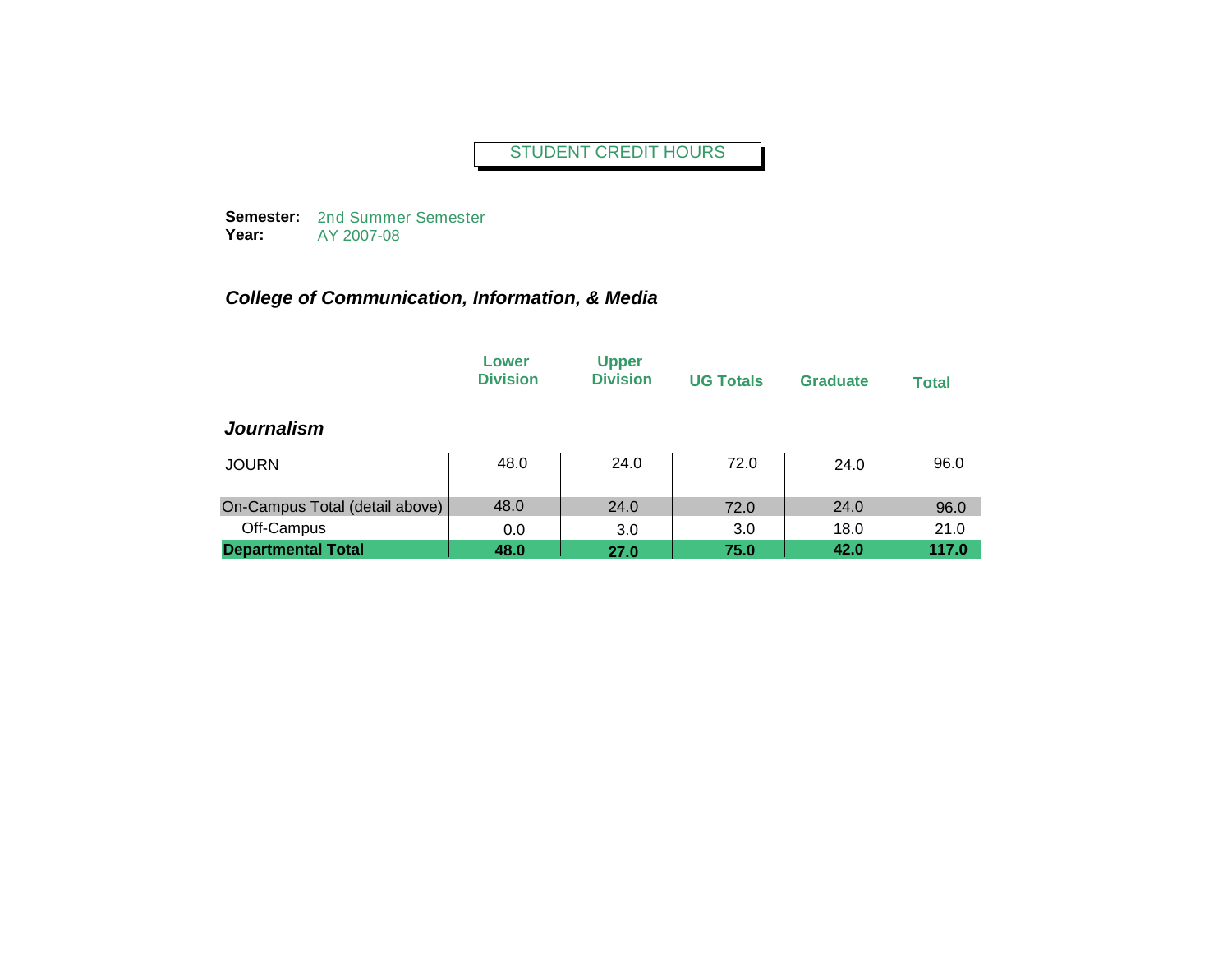**Semester:**  2nd Summer Semester **Year:** AY 2007-08

|                                | Lower<br><b>Division</b> | <b>Upper</b><br><b>Division</b> | <b>UG Totals</b> | <b>Graduate</b> | <b>Total</b> |
|--------------------------------|--------------------------|---------------------------------|------------------|-----------------|--------------|
| <b>Communication Studies</b>   |                          |                                 |                  |                 |              |
| <b>COMM</b>                    | 216.0                    | 39.0                            | 255.0            | 0.0             | 255.0        |
| On-Campus Total (detail above) | 216.0                    | 39.0                            | 255.0            | 0.0             | 255.0        |
| Off-Campus                     | 0.0                      | 0.0                             | 0.0              | 0.0             | 0.0          |
| <b>Departmental Total</b>      | 216.0                    | 39.0                            | 255.0            | 0.0             | 255.0        |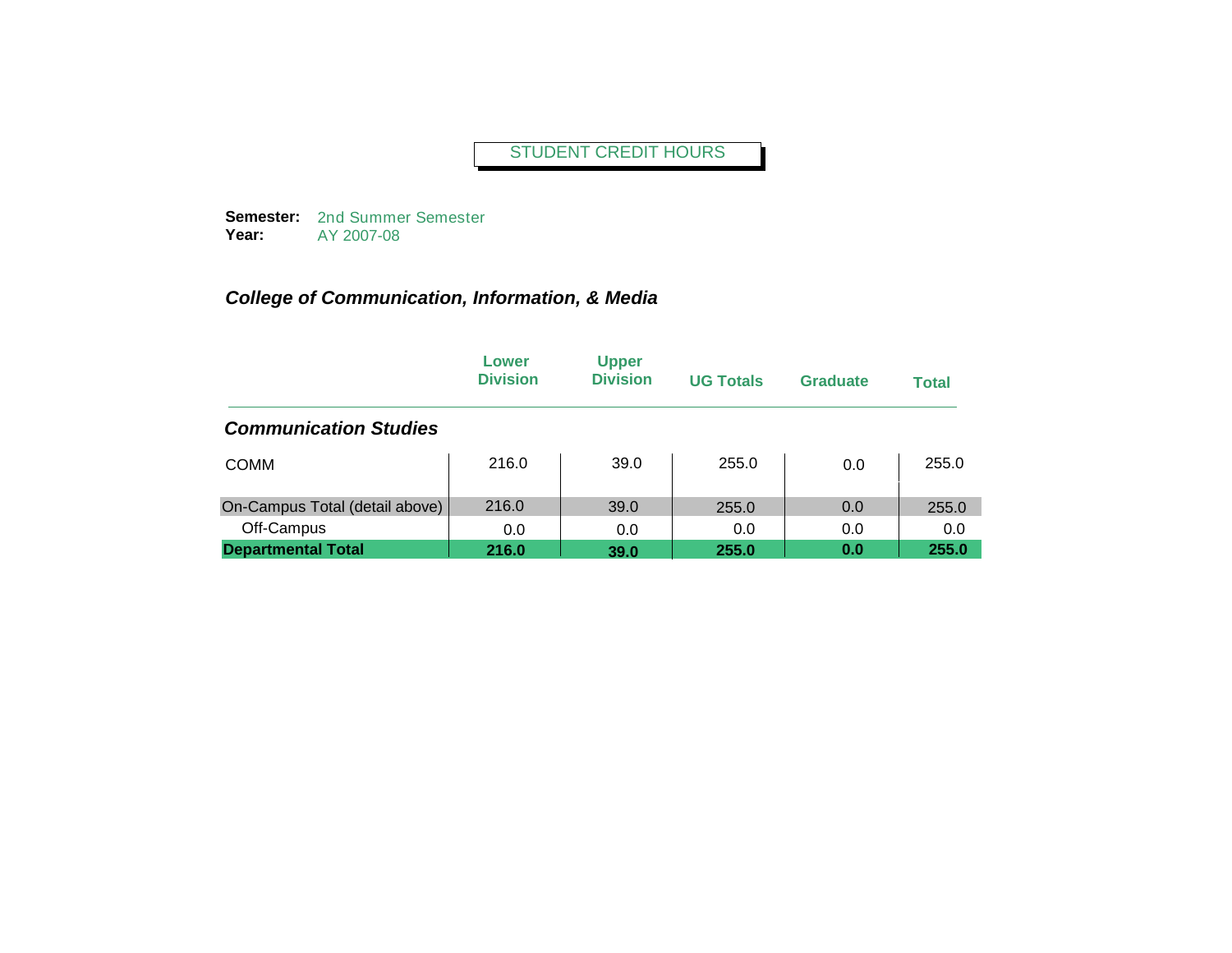**Semester:**  2nd Summer Semester **Year:** AY 2007-08

|                                | Lower<br><b>Division</b> | <b>Upper</b><br><b>Division</b> | <b>UG Totals</b> | <b>Graduate</b> | <b>Total</b> |
|--------------------------------|--------------------------|---------------------------------|------------------|-----------------|--------------|
| <b>Telecommunications</b>      |                          |                                 |                  |                 |              |
| <b>TCOM</b>                    | 0.0                      | 198.0                           | 198.0            | 12.0            | 210.0        |
| <b>THES</b>                    | 0.0                      | 0.0                             | 0.0              | 12.0            | 12.0         |
| On-Campus Total (detail above) | 0.0                      | 198.0                           | 198.0            | 24.0            | 222.0        |
| Off-Campus                     | 21.0                     | 0.0                             | 21.0             | 0.0             | 21.0         |
| <b>Departmental Total</b>      | 21.0                     | 198.0                           | 219.0            | 24.0            | 243.0        |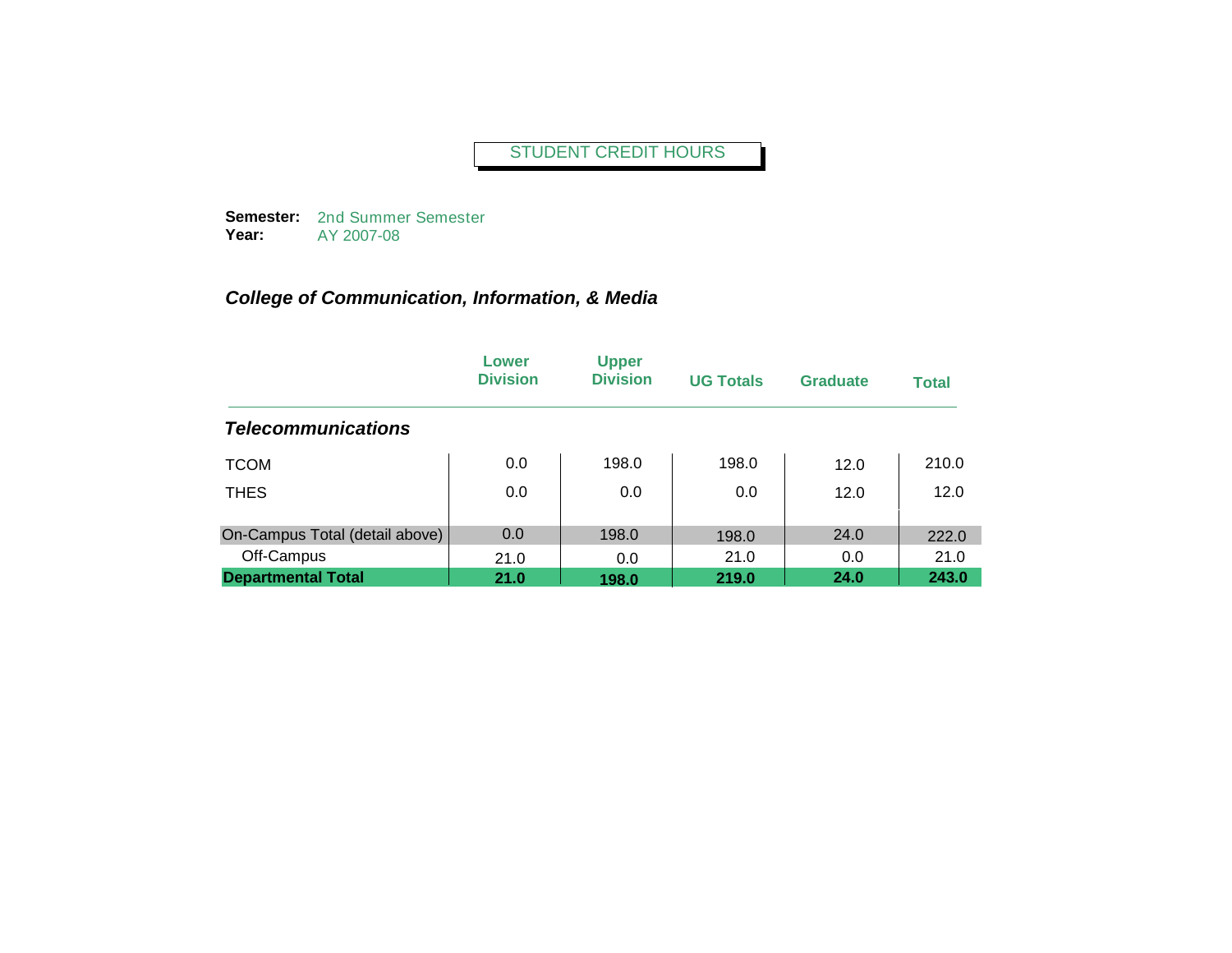**Semester:**  2nd Summer Semester **Year:** AY 2007-08

# *College of Fine Arts*

|                                | Lower<br><b>Division</b> | <b>Upper</b><br><b>Division</b> | <b>UG Totals</b> | <b>Graduate</b> | <b>Total</b> |
|--------------------------------|--------------------------|---------------------------------|------------------|-----------------|--------------|
| <b>Art</b>                     |                          |                                 |                  |                 |              |
| <b>ACR</b>                     | 9.0                      | 12.0                            | 21.0             | 9.0             | 30.0         |
| <b>ADS</b>                     | 72.0                     | 0.0                             | 72.0             | 0.0             | 72.0         |
| <b>AFA</b>                     | 132.0                    | 66.0                            | 198.0            | 15.0            | 213.0        |
| <b>ART</b>                     | 0.0                      | 3.0                             | 3.0              | 3.0             | 6.0          |
| On-Campus Total (detail above) | 213.0                    | 81.0                            | 294.0            | 27.0            | 321.0        |
| Off-Campus                     | 0.0                      | 0.0                             | 0.0              | 0.0             | 0.0          |
| <b>Departmental Total</b>      | 213.0                    | 81.0                            | 294.0            | 27.0            | 321.0        |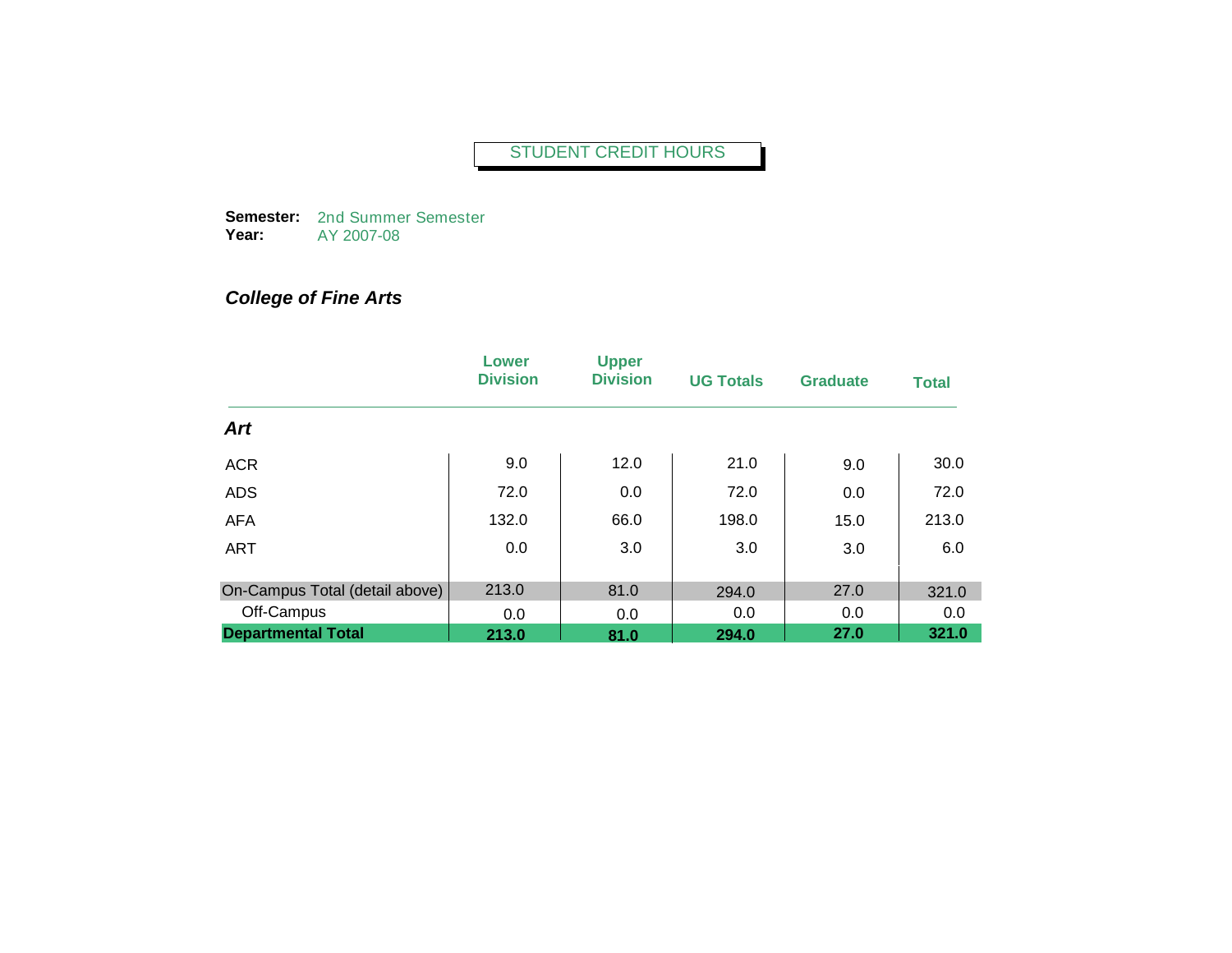**Semester:**  2nd Summer Semester **Year:** AY 2007-08

# *College of Fine Arts*

|                                | Lower<br><b>Division</b> | <b>Upper</b><br><b>Division</b> | <b>UG Totals</b> | <b>Graduate</b> | <b>Total</b> |
|--------------------------------|--------------------------|---------------------------------|------------------|-----------------|--------------|
| <b>Music</b>                   |                          |                                 |                  |                 |              |
| <b>DISS</b>                    | 0.0                      | 0.0                             | 0.0              | 30.0            | 30.0         |
| <b>MUHIS</b>                   | 66.0                     | 0.0                             | 66.0             | 0.0             | 66.0         |
| <b>MUSCH</b>                   | 0.0                      | 6.0                             | 6.0              | 12.0            | 18.0         |
| <b>MUSED</b>                   | 39.0                     | 6.0                             | 45.0             | 25.0            | 70.0         |
| <b>MUSPE</b>                   | 12.0                     | 11.0                            | 23.0             | 43.0            | 66.0         |
| <b>MUSTH</b>                   | 2.0                      | 10.0                            | 12.0             | 30.0            | 42.0         |
| On-Campus Total (detail above) | 119.0                    | 33.0                            | 152.0            | 140.0           | 292.0        |
| Off-Campus                     | 0.0                      | 24.0                            | 24.0             | 0.0             | 24.0         |
| <b>Departmental Total</b>      | 119.0                    | 57.0                            | 176.0            | 140.0           | 316.0        |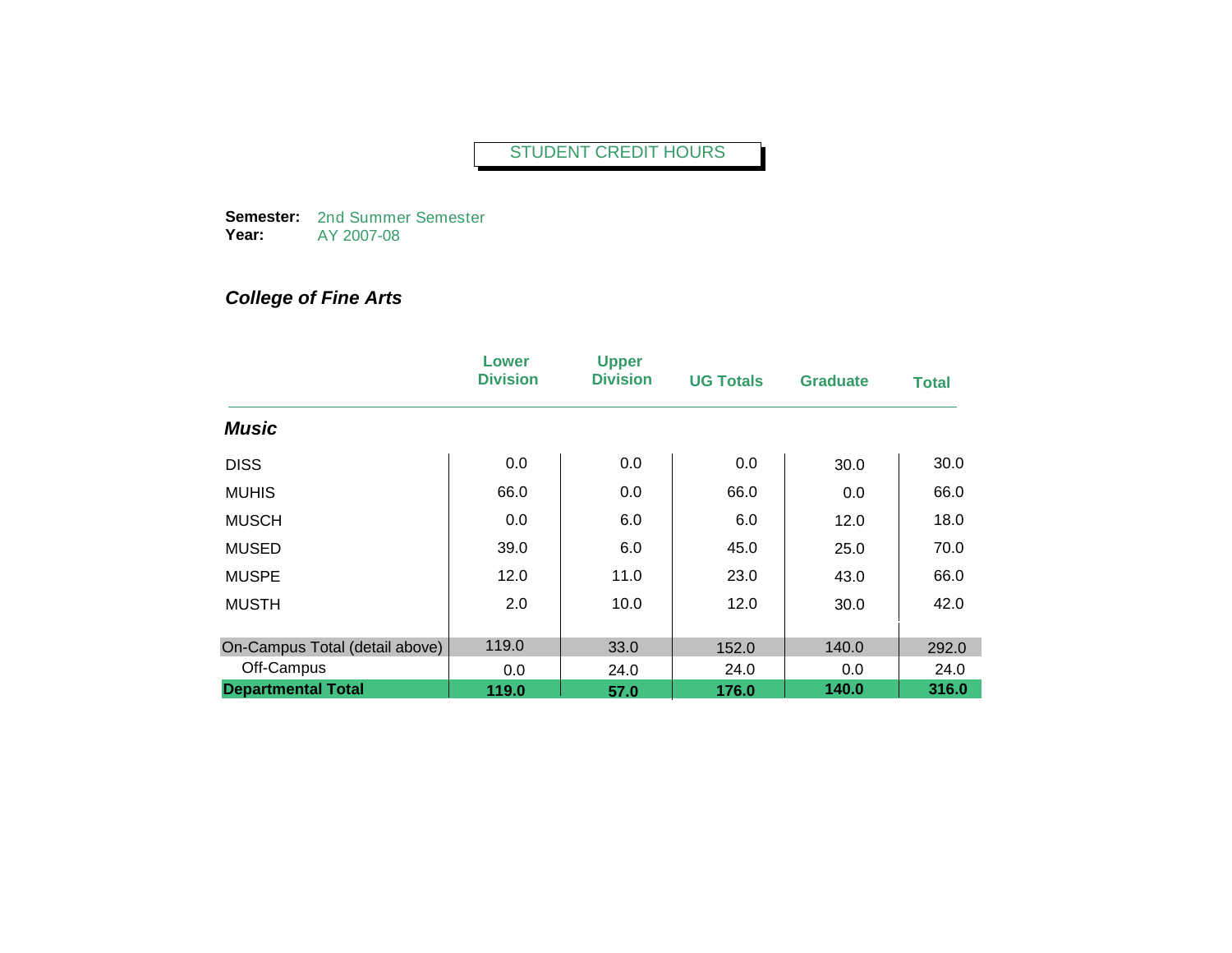**Semester:**  2nd Summer Semester **Year:** AY 2007-08

# *College of Fine Arts*

|                                | Lower<br><b>Division</b> | <b>Upper</b><br><b>Division</b> | <b>UG Totals</b> | <b>Graduate</b> | <b>Total</b> |
|--------------------------------|--------------------------|---------------------------------|------------------|-----------------|--------------|
| <b>Theatre &amp; Dance</b>     |                          |                                 |                  |                 |              |
| <b>DANCE</b>                   | 30.0                     | 0.0                             | 30.0             | 0.0             | 30.0         |
| <b>THEAT</b>                   | 49.0                     | 3.0                             | 52.0             | 0.0             | 52.0         |
| On-Campus Total (detail above) | 79.0                     | 3.0                             | 82.0             | 0.0             | 82.0         |
| Off-Campus                     | 0.0                      | 0.0                             | 0.0              | 0.0             | 0.0          |
| <b>Departmental Total</b>      | 79.0                     | 3.0                             | 82.0             | 0.0             | 82.0         |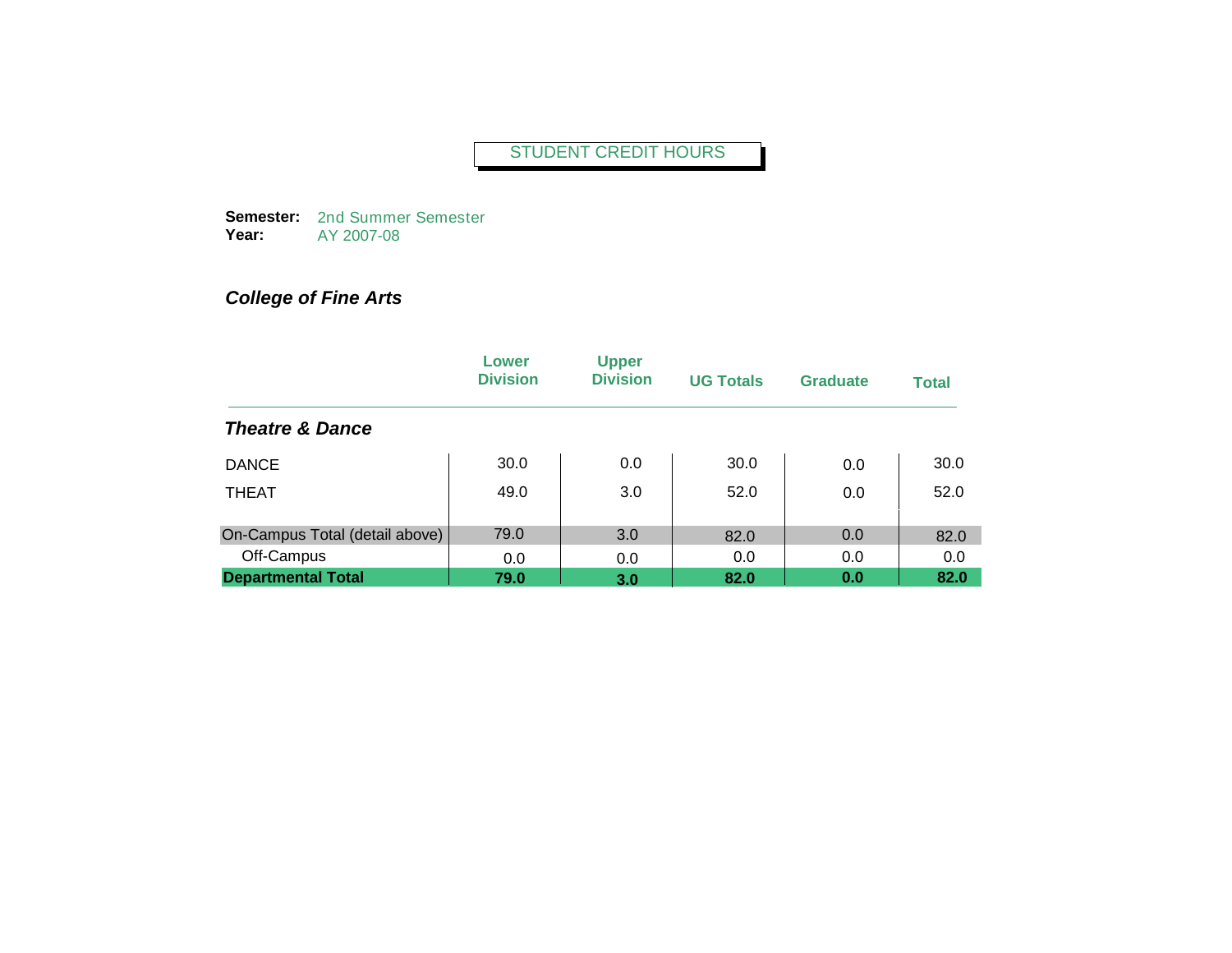**Semester:**  2nd Summer Semester **Year:** AY 2007-08

|                                | Lower<br><b>Division</b> | <b>Upper</b><br><b>Division</b> | <b>UG Totals</b> | <b>Graduate</b> | <b>Total</b> |
|--------------------------------|--------------------------|---------------------------------|------------------|-----------------|--------------|
| Anthropology                   |                          |                                 |                  |                 |              |
| ANTH                           | 75.0                     | 0.0                             | 75.0             | 0.0             | 75.0         |
| On-Campus Total (detail above) | 75.0                     | 0.0                             | 75.0             | 0.0             | 75.0         |
| Off-Campus                     | 0.0                      | 6.0                             | 6.0              | 0.0             | 6.0          |
| <b>Departmental Total</b>      | 75.0                     | 6.0                             | 81.0             | 0.0             | 81.0         |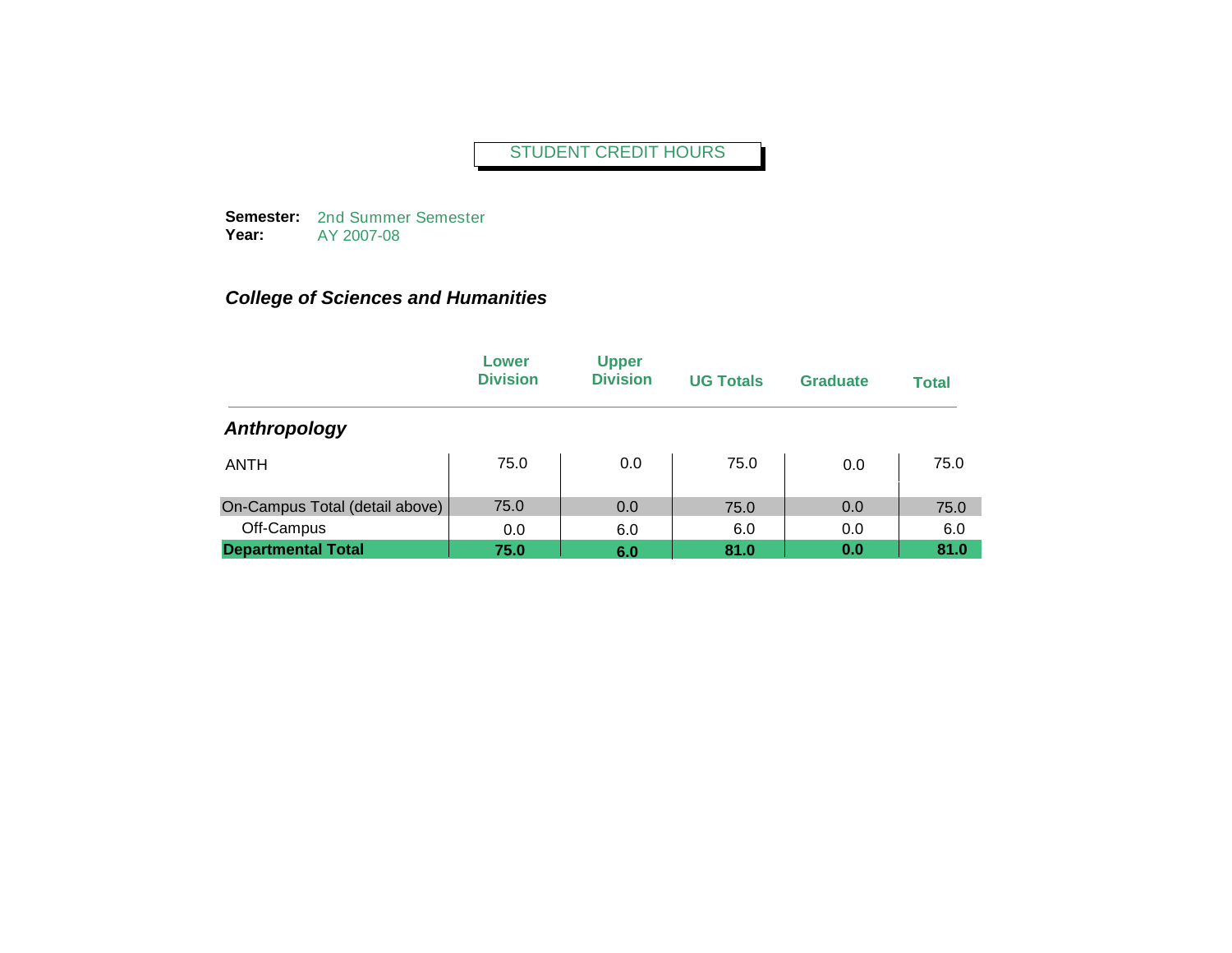**Semester:**  2nd Summer Semester **Year:** AY 2007-08

|                                | Lower<br><b>Division</b> | <b>Upper</b><br><b>Division</b> | <b>UG Totals</b> | <b>Graduate</b> | <b>Total</b> |
|--------------------------------|--------------------------|---------------------------------|------------------|-----------------|--------------|
| <b>Biology</b>                 |                          |                                 |                  |                 |              |
| <b>BIO</b>                     | 136.0                    | 6.0                             | 142.0            | 6.0             | 148.0        |
| SCI                            | 0.0                      | 33.0                            | 33.0             | 42.0            | 75.0         |
| On-Campus Total (detail above) | 136.0                    | 39.0                            | 175.0            | 48.0            | 223.0        |
| Off-Campus                     | 0.0                      | 0.0                             | 0.0              | 0.0             | 0.0          |
| <b>Departmental Total</b>      | 136.0                    | 39.0                            | 175.0            | 48.0            | 223.0        |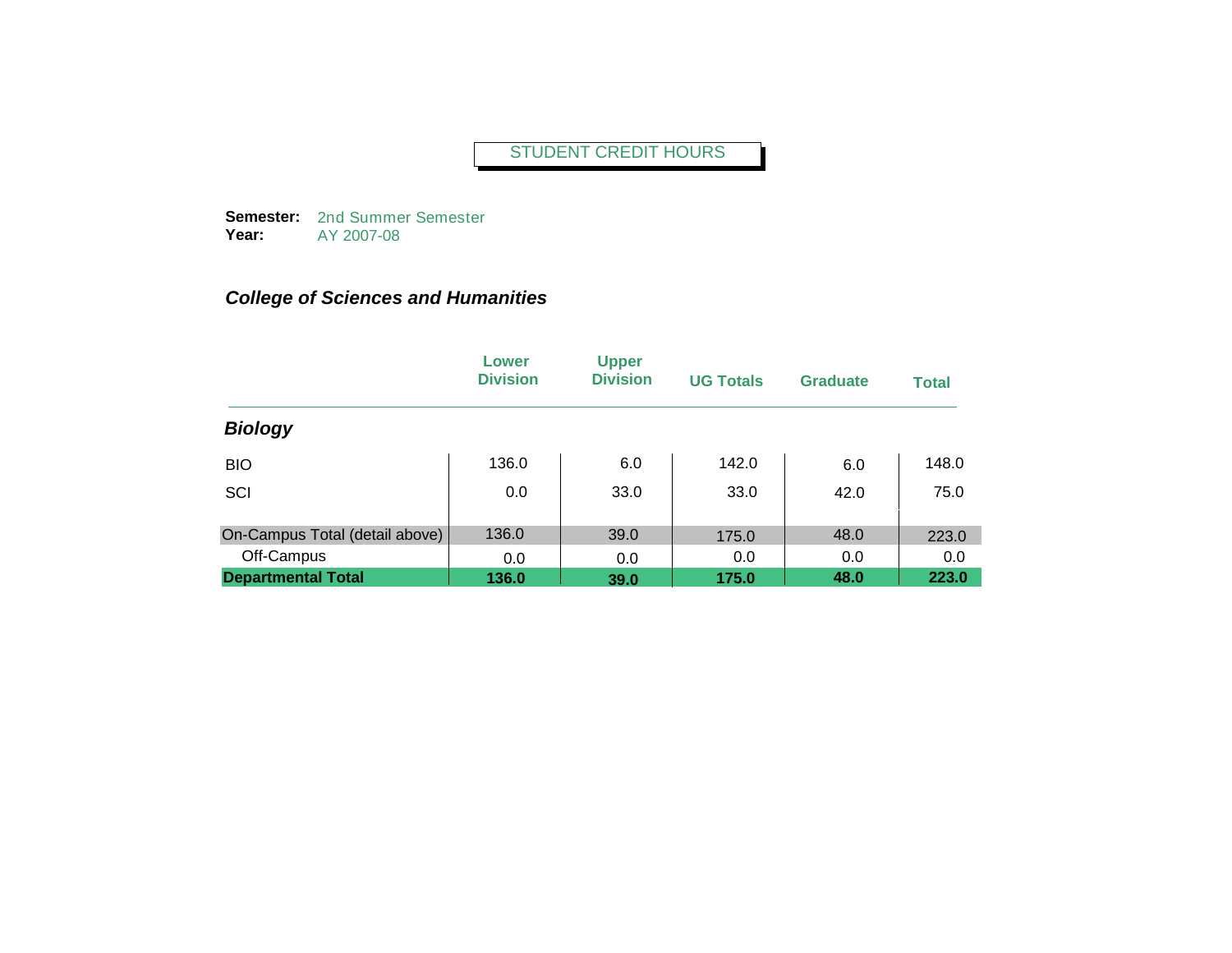**Semester:**  2nd Summer Semester **Year:** AY 2007-08

|                                | Lower<br><b>Division</b> | <b>Upper</b><br><b>Division</b> | <b>UG Totals</b> | <b>Graduate</b> | <b>Total</b> |
|--------------------------------|--------------------------|---------------------------------|------------------|-----------------|--------------|
| <b>Chemistry</b>               |                          |                                 |                  |                 |              |
| <b>CHEM</b>                    | 272.0                    | 84.0                            | 356.0            | 32.0            | 388.0        |
| <b>THES</b>                    | 0.0                      | 0.0                             | 0.0              | 6.0             | 6.0          |
| On-Campus Total (detail above) | 272.0                    | 84.0                            | 356.0            | 38.0            | 394.0        |
| Off-Campus                     | 0.0                      | 0.0                             | 0.0              | 0.0             | 0.0          |
| <b>Departmental Total</b>      | 272.0                    | 84.0                            | 356.0            | 38.0            | 394.0        |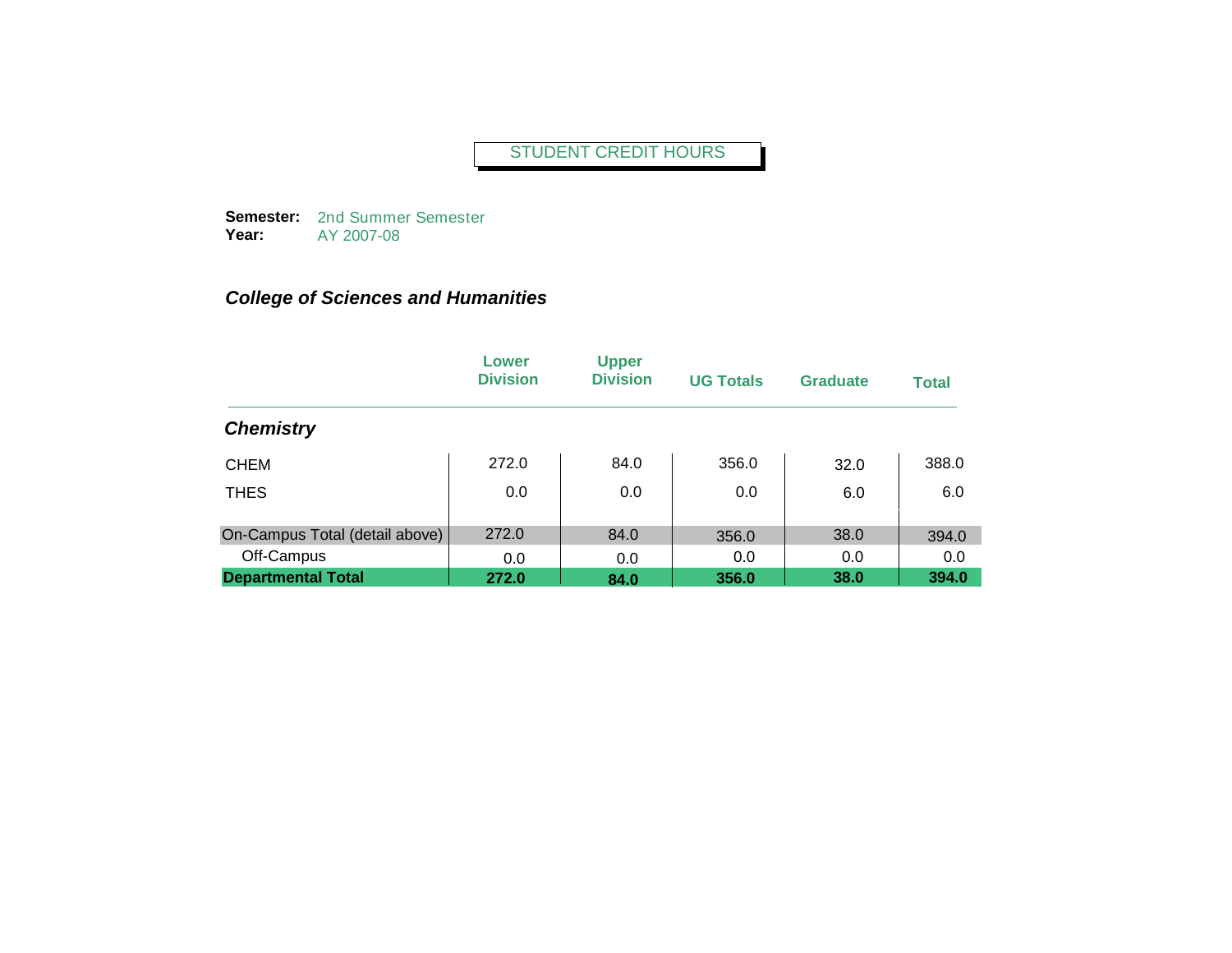**Semester:**  2nd Summer Semester **Year:** AY 2007-08

|                                           | Lower<br><b>Division</b> | <b>Upper</b><br><b>Division</b> | <b>UG Totals</b> | <b>Graduate</b> | <b>Total</b> |
|-------------------------------------------|--------------------------|---------------------------------|------------------|-----------------|--------------|
| <b>Criminal Justice &amp; Criminology</b> |                          |                                 |                  |                 |              |
| <b>CJC</b>                                | 0.0                      | 114.0                           | 114.0            | 27.0            | 141.0        |
| On-Campus Total (detail above)            | 0.0                      | 114.0                           | 114.0            | 27.0            | 141.0        |
| Off-Campus                                | 0.0                      | 72.0                            | 72.0             | 0.0             | 72.0         |
| <b>Departmental Total</b>                 | 0.0                      | 186.0                           | 186.0            | 27.0            | 213.0        |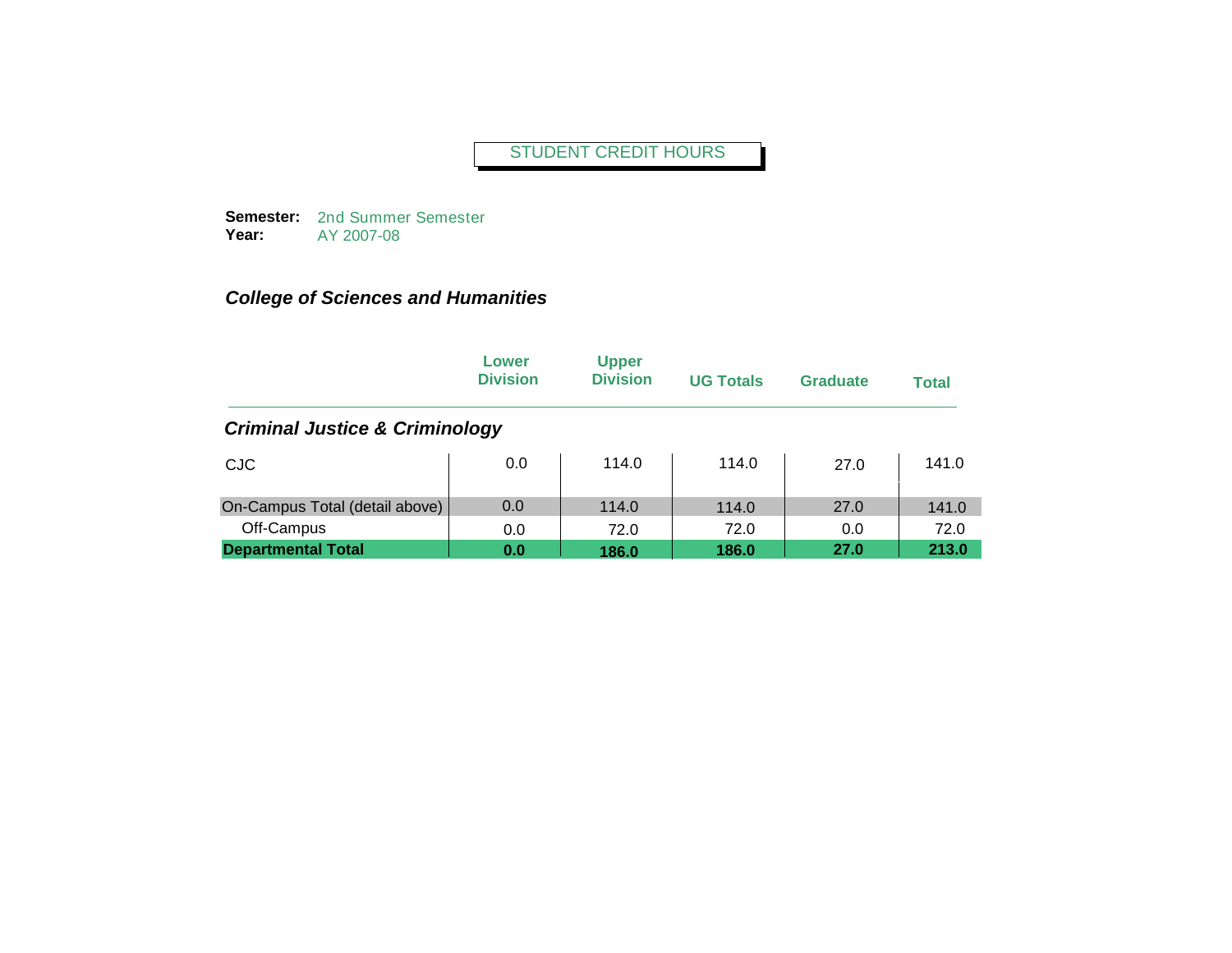**Semester:**  2nd Summer Semester **Year:** AY 2007-08

|                                | Lower<br><b>Division</b> | <b>Upper</b><br><b>Division</b> | <b>UG Totals</b> | <b>Graduate</b> | <b>Total</b> |
|--------------------------------|--------------------------|---------------------------------|------------------|-----------------|--------------|
| <b>Computer Science</b>        |                          |                                 |                  |                 |              |
| <b>CS</b>                      | 72.0                     | 3.0                             | 75.0             | 6.0             | 81.0         |
| On-Campus Total (detail above) | 72.0                     | 3.0                             | 75.0             | 6.0             | 81.0         |
| Off-Campus                     | 0.0                      | 0.0                             | 0.0              | 0.0             | 0.0          |
| <b>Departmental Total</b>      | 72.0                     | 3.0                             | 75.0             | 6.0             | 81.0         |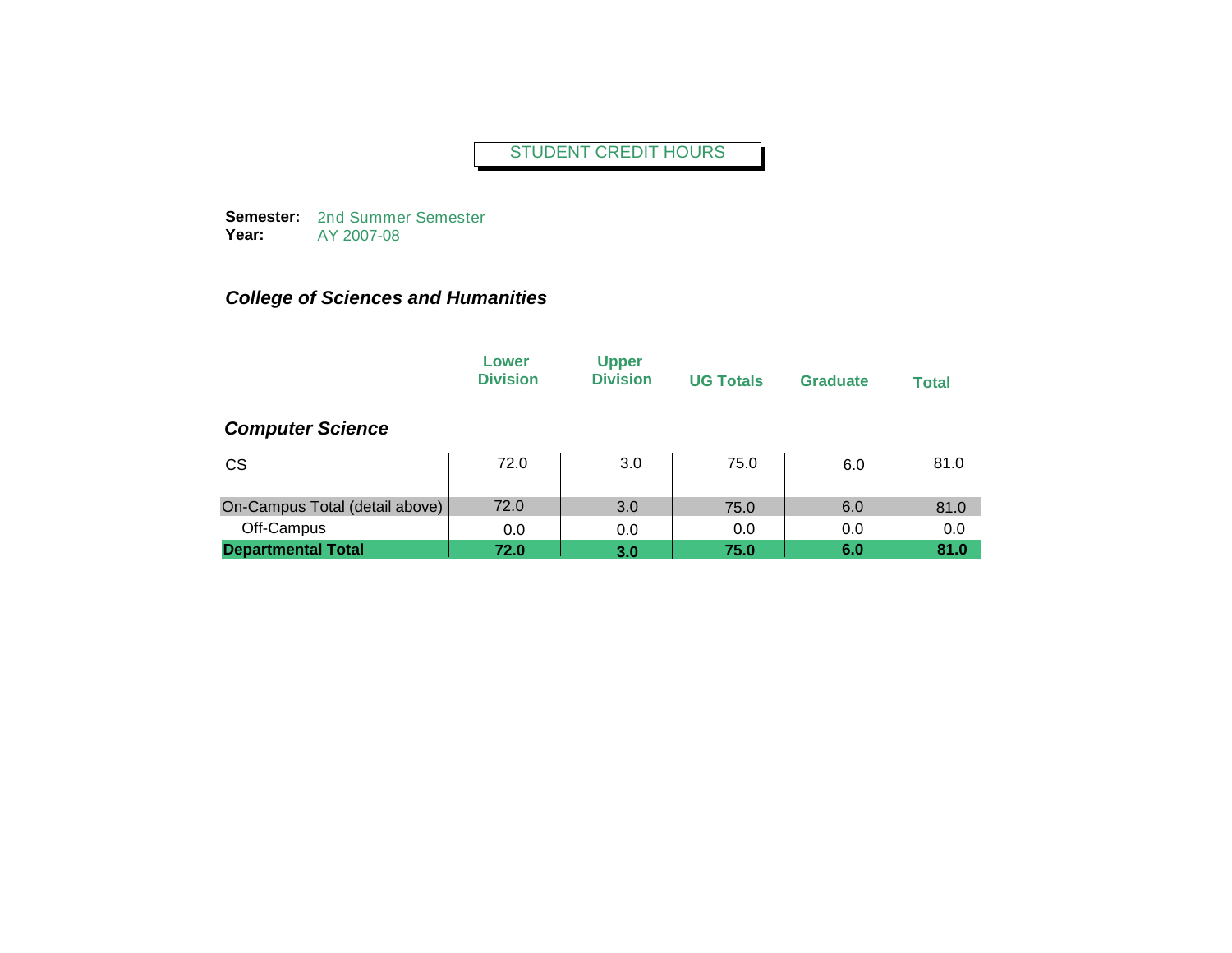**Semester:**  2nd Summer Semester **Year:** AY 2007-08

|                                | Lower<br><b>Division</b> | <b>Upper</b><br><b>Division</b> | <b>UG Totals</b> | <b>Graduate</b> | <b>Total</b> |
|--------------------------------|--------------------------|---------------------------------|------------------|-----------------|--------------|
| <b>English</b>                 |                          |                                 |                  |                 |              |
| <b>ENG</b>                     | 237.0                    | 48.0                            | 285.0            | 69.0            | 354.0        |
| On-Campus Total (detail above) | 237.0                    | 48.0                            | 285.0            | 69.0            | 354.0        |
| Off-Campus                     | 0.0                      | 0.0                             | 0.0              | 0.0             | 0.0          |
| <b>Departmental Total</b>      | 237.0                    | 48.0                            | 285.0            | 69.0            | 354.0        |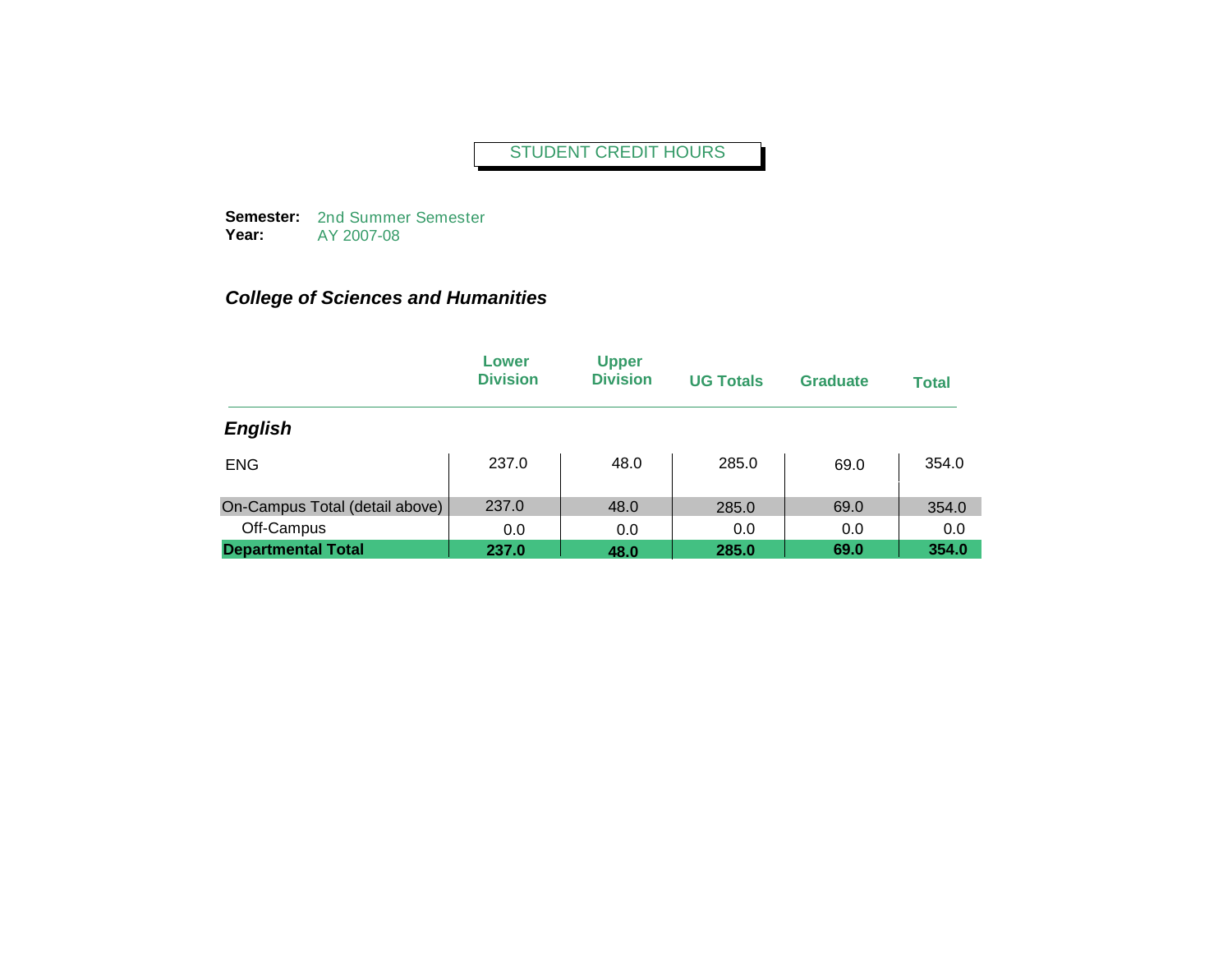**Semester:**  2nd Summer Semester **Year:** AY 2007-08

|                                        | Lower<br><b>Division</b> | <b>Upper</b><br><b>Division</b> | <b>UG Totals</b> | <b>Graduate</b> | <b>Total</b> |
|----------------------------------------|--------------------------|---------------------------------|------------------|-----------------|--------------|
| <b>Modern Languages &amp; Classics</b> |                          |                                 |                  |                 |              |
| CC                                     | 141.0                    | 3.0                             | 144.0            | 0.0             | 144.0        |
| FL.                                    | 0.0                      | 21.0                            | 21.0             | 3.0             | 24.0         |
| <b>FR</b>                              | 44.0                     | 0.0                             | 44.0             | 0.0             | 44.0         |
| LAT                                    | 3.0                      | 0.0                             | 3.0              | 6.0             | 9.0          |
| <b>SP</b>                              | 173.0                    | 33.0                            | 206.0            | 0.0             | 206.0        |
| On-Campus Total (detail above)         | 361.0                    | 57.0                            | 418.0            | 9.0             | 427.0        |
| Off-Campus                             | 0.0                      | 0.0                             | 0.0              | 0.0             | 0.0          |
| <b>Departmental Total</b>              | 361.0                    | 57.0                            | 418.0            | 9.0             | 427.0        |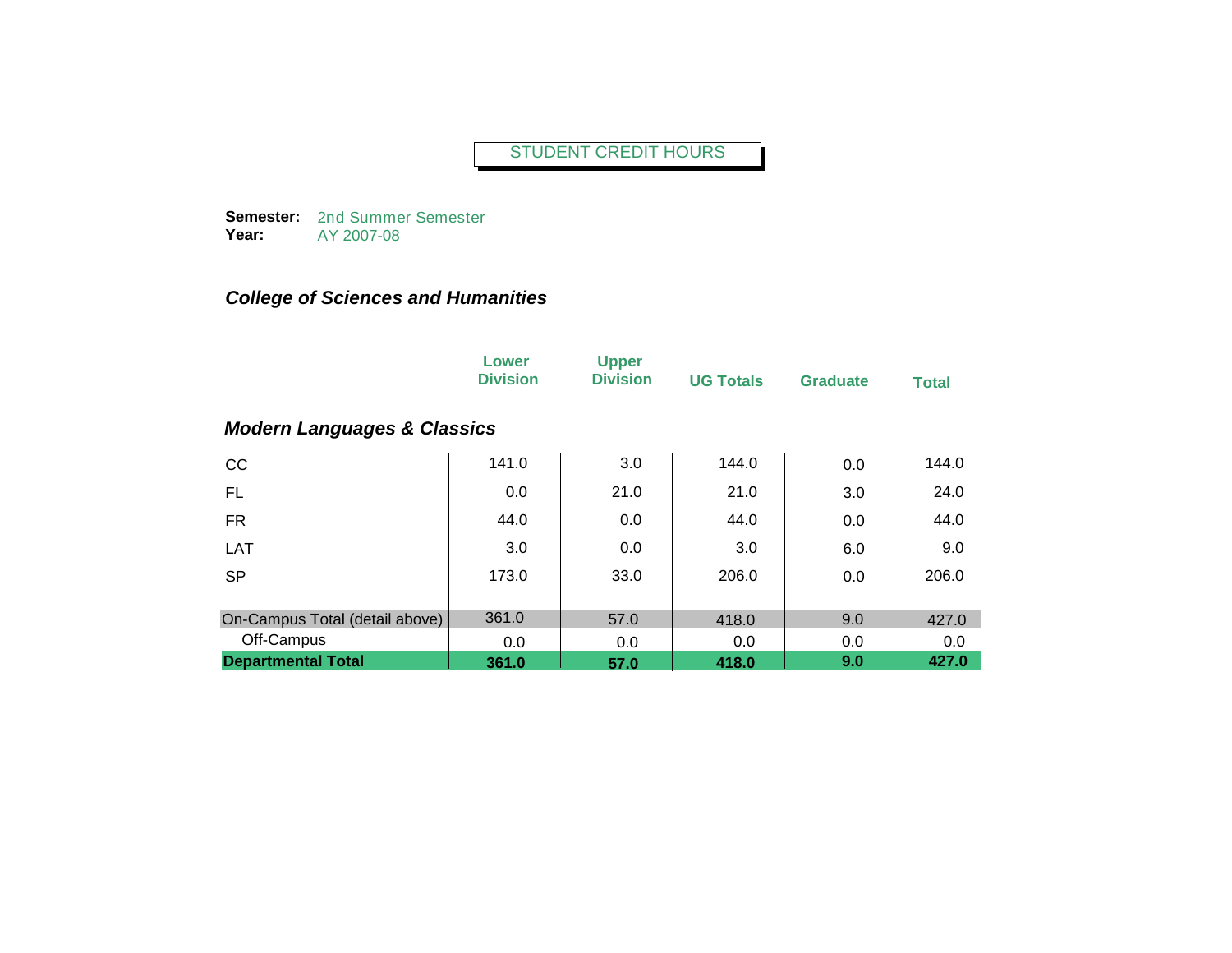**Semester:**  2nd Summer Semester **Year:** AY 2007-08

|                                | Lower<br><b>Division</b> | <b>Upper</b><br><b>Division</b> | <b>UG Totals</b> | <b>Graduate</b> | <b>Total</b> |
|--------------------------------|--------------------------|---------------------------------|------------------|-----------------|--------------|
| Geography                      |                          |                                 |                  |                 |              |
| <b>GEOG</b>                    | 192.0                    | 24.0                            | 216.0            | 0.0             | 216.0        |
| On-Campus Total (detail above) | 192.0                    | 24.0                            | 216.0            | 0.0             | 216.0        |
| Off-Campus                     | 0.0                      | 0.0                             | 0.0              | 0.0             | 0.0          |
| <b>Departmental Total</b>      | 192.0                    | 24.0                            | 216.0            | 0.0             | 216.0        |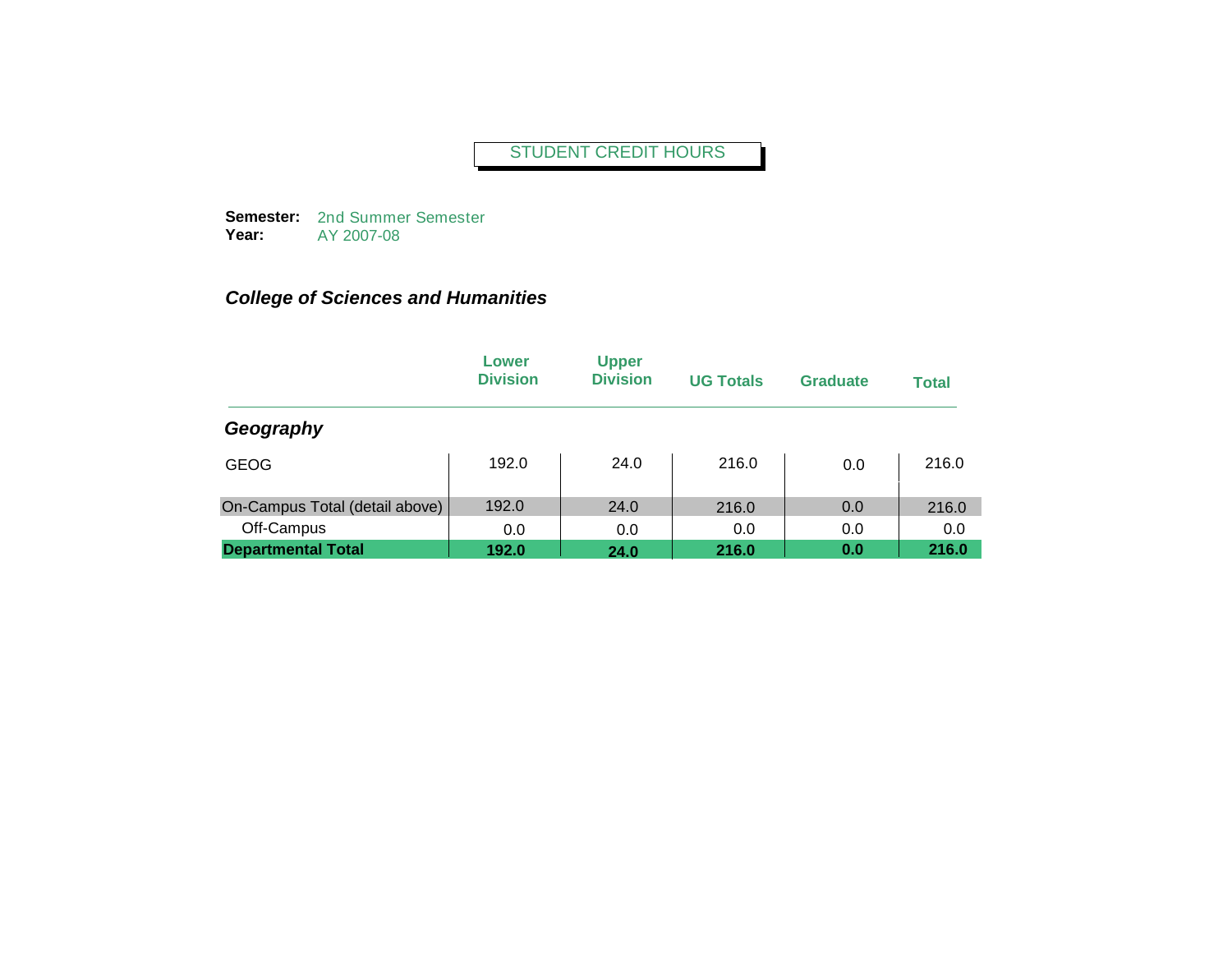**Semester:**  2nd Summer Semester **Year:** AY 2007-08

|                                | Lower<br><b>Division</b> | <b>Upper</b><br><b>Division</b> | <b>UG Totals</b> | <b>Graduate</b> | <b>Total</b> |
|--------------------------------|--------------------------|---------------------------------|------------------|-----------------|--------------|
| Geology                        |                          |                                 |                  |                 |              |
| <b>GEOL</b>                    | 51.0                     | 0.0                             | 51.0             | 0.0             | 51.0         |
| On-Campus Total (detail above) | 51.0                     | 0.0                             | 51.0             | 0.0             | 51.0         |
| Off-Campus                     | 0.0                      | 0.0                             | 0.0              | 0.0             | 0.0          |
| <b>Departmental Total</b>      | 51.0                     | 0.0                             | 51.0             | 0.0             | 51.0         |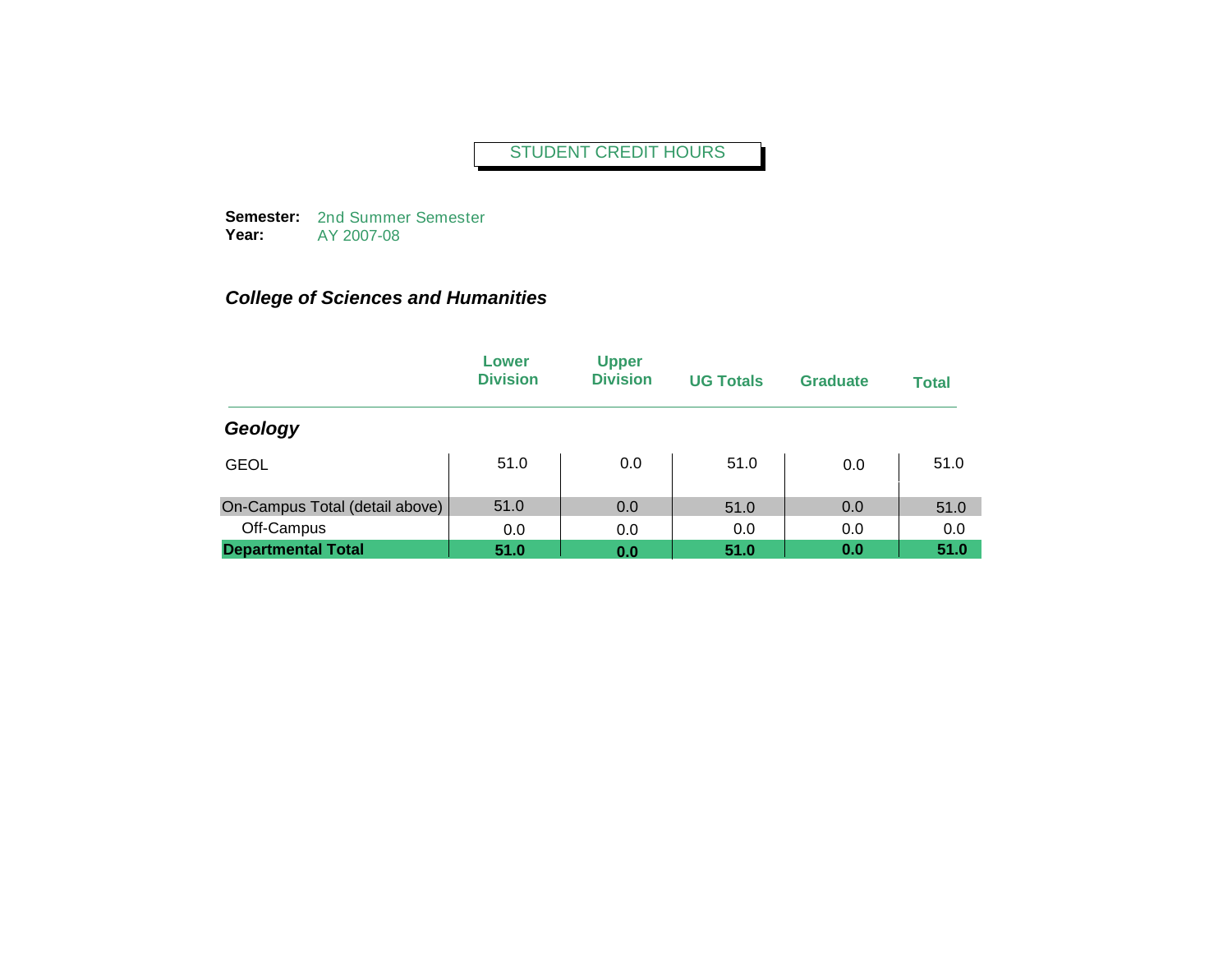**Semester:**  2nd Summer Semester **Year:** AY 2007-08

|                                | Lower<br><b>Division</b> | <b>Upper</b><br><b>Division</b> | <b>UG Totals</b> | <b>Graduate</b> | <b>Total</b> |
|--------------------------------|--------------------------|---------------------------------|------------------|-----------------|--------------|
| <b>History</b>                 |                          |                                 |                  |                 |              |
| <b>HIST</b>                    | 234.0                    | 58.0                            | 292.0            | 12.0            | 304.0        |
| On-Campus Total (detail above) | 234.0                    | 58.0                            | 292.0            | 12.0            | 304.0        |
| Off-Campus                     | 57.0                     | 0.0                             | 57.0             | 0.0             | 57.0         |
| <b>Departmental Total</b>      | 291.0                    | 58.0                            | 349.0            | 12.0            | 361.0        |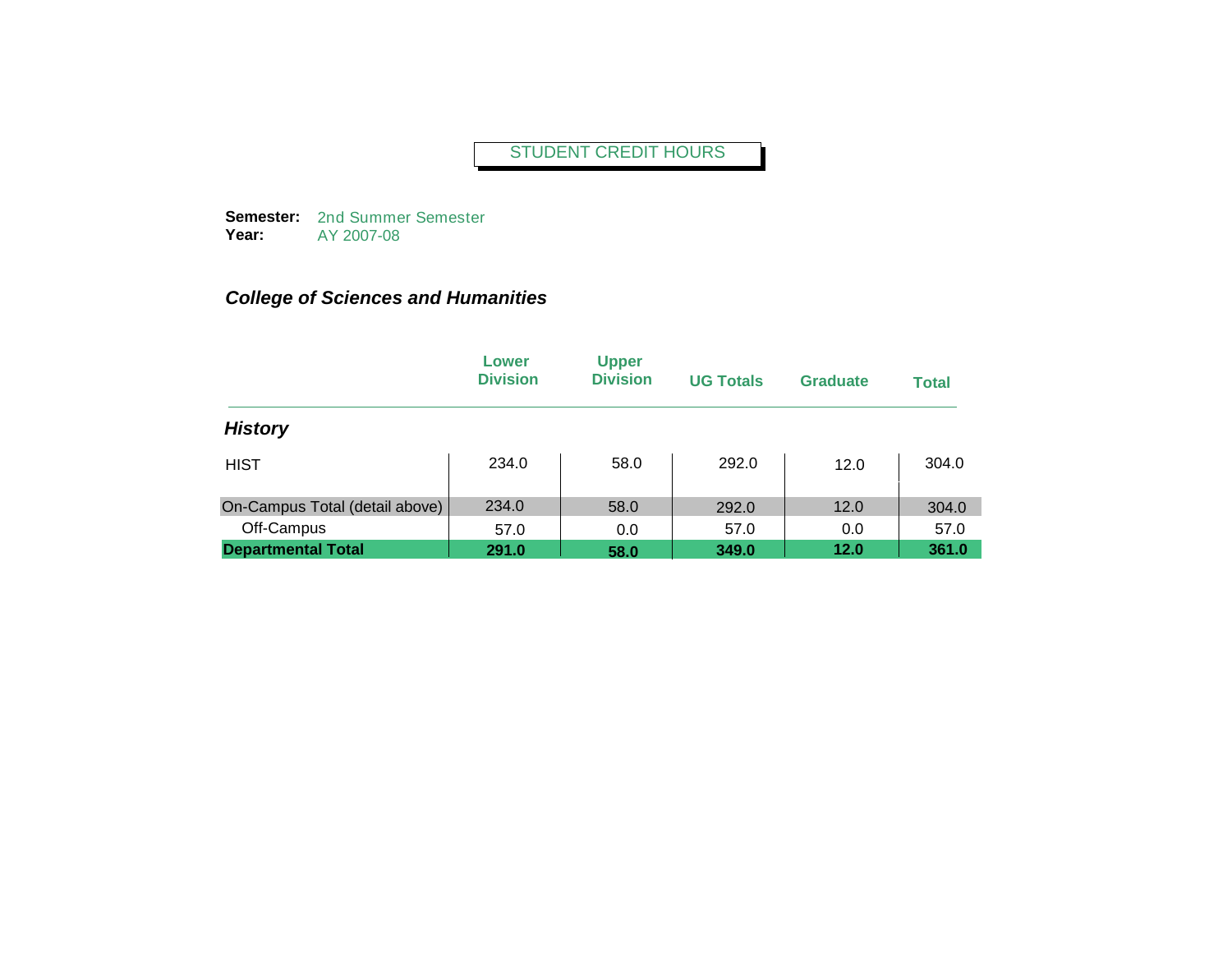**Semester:**  2nd Summer Semester **Year:** AY 2007-08

|                                | Lower<br><b>Division</b> | <b>Upper</b><br><b>Division</b> | <b>UG Totals</b> | <b>Graduate</b> | <b>Total</b> |
|--------------------------------|--------------------------|---------------------------------|------------------|-----------------|--------------|
| <b>Mathematical Sciences</b>   |                          |                                 |                  |                 |              |
| <b>MATHS</b>                   | 479.0                    | 111.0                           | 590.0            | 72.0            | 662.0        |
| <b>RES</b>                     | 0.0                      | 0.0                             | 0.0              | 3.0             | 3.0          |
| On-Campus Total (detail above) | 479.0                    | 111.0                           | 590.0            | 75.0            | 665.0        |
| Off-Campus                     | 0.0                      | 0.0                             | 0.0              | 0.0             | 0.0          |
| <b>Departmental Total</b>      | 479.0                    | 111.0                           | 590.0            | 75.0            | 665.0        |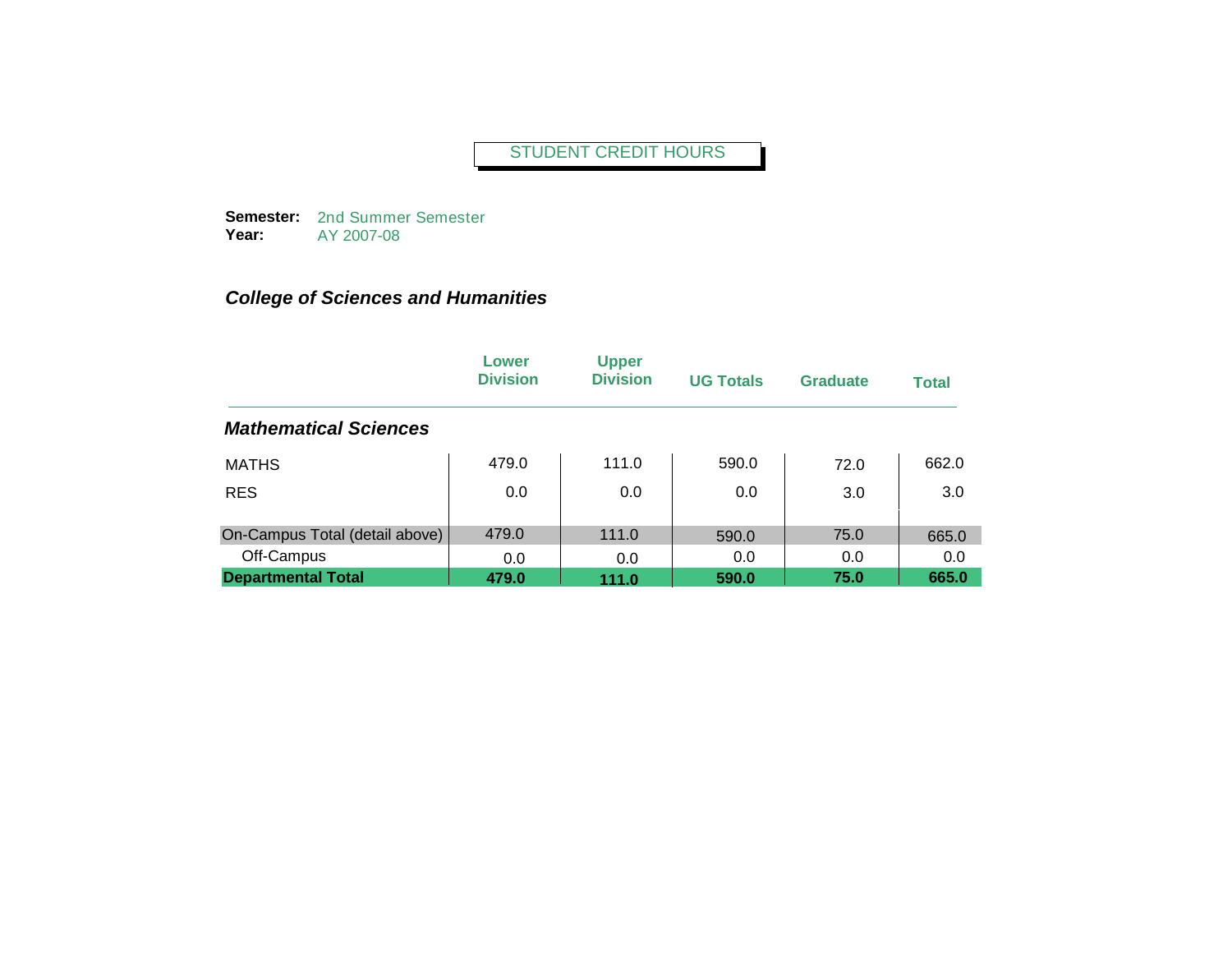**Semester:**  2nd Summer Semester **Year:** AY 2007-08

|                                | Lower<br><b>Division</b> | <b>Upper</b><br><b>Division</b> | <b>UG Totals</b> | <b>Graduate</b> | <b>Total</b> |
|--------------------------------|--------------------------|---------------------------------|------------------|-----------------|--------------|
| <b>Natural Resources</b>       |                          |                                 |                  |                 |              |
| <b>NREM</b>                    | 36.0                     | 0.0                             | 36.0             | 0.0             | 36.0         |
| On-Campus Total (detail above) | 36.0                     | 0.0                             | 36.0             | 0.0             | 36.0         |
| Off-Campus                     | 0.0                      | 3.0                             | 3.0              | 0.0             | 3.0          |
| <b>Departmental Total</b>      | 36.0                     | 3.0                             | 39.0             | 0.0             | 39.0         |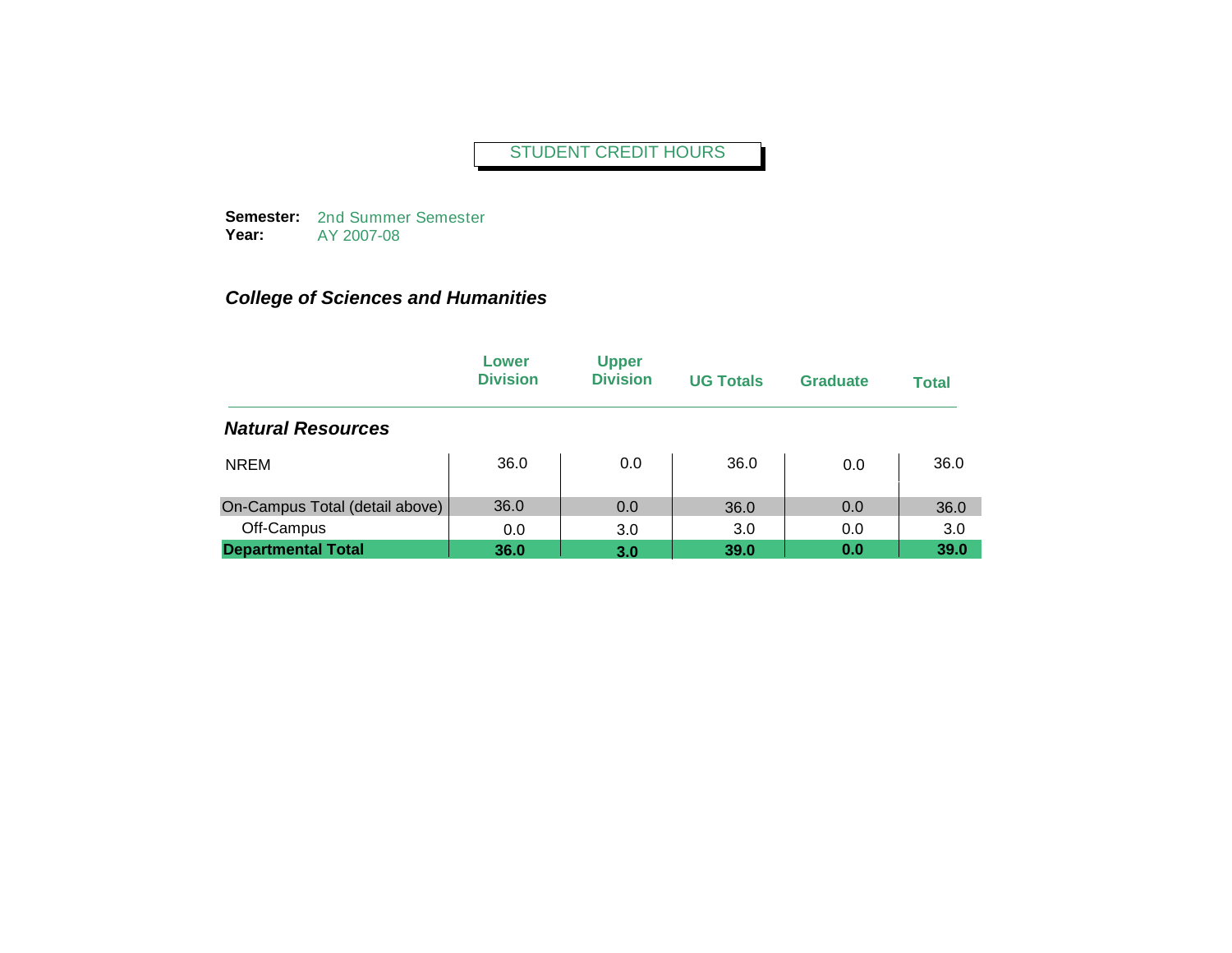**Semester:**  2nd Summer Semester **Year:** AY 2007-08

|                                | Lower<br><b>Division</b> | <b>Upper</b><br><b>Division</b> | <b>UG Totals</b> | <b>Graduate</b> | <b>Total</b> |
|--------------------------------|--------------------------|---------------------------------|------------------|-----------------|--------------|
| <b>Philosophy</b>              |                          |                                 |                  |                 |              |
| <b>PHIL</b>                    | 36.0                     | 0.0                             | 36.0             | 0.0             | 36.0         |
| <b>RELST</b>                   | 75.0                     | 0.0                             | 75.0             | 0.0             | 75.0         |
| On-Campus Total (detail above) | 111.0                    | 0.0                             | 111.0            | 0.0             | 111.0        |
| Off-Campus                     | 0.0                      | 0.0                             | 0.0              | 0.0             | 0.0          |
| <b>Departmental Total</b>      | 111.0                    | 0.0                             | 111.0            | 0.0             | 111.0        |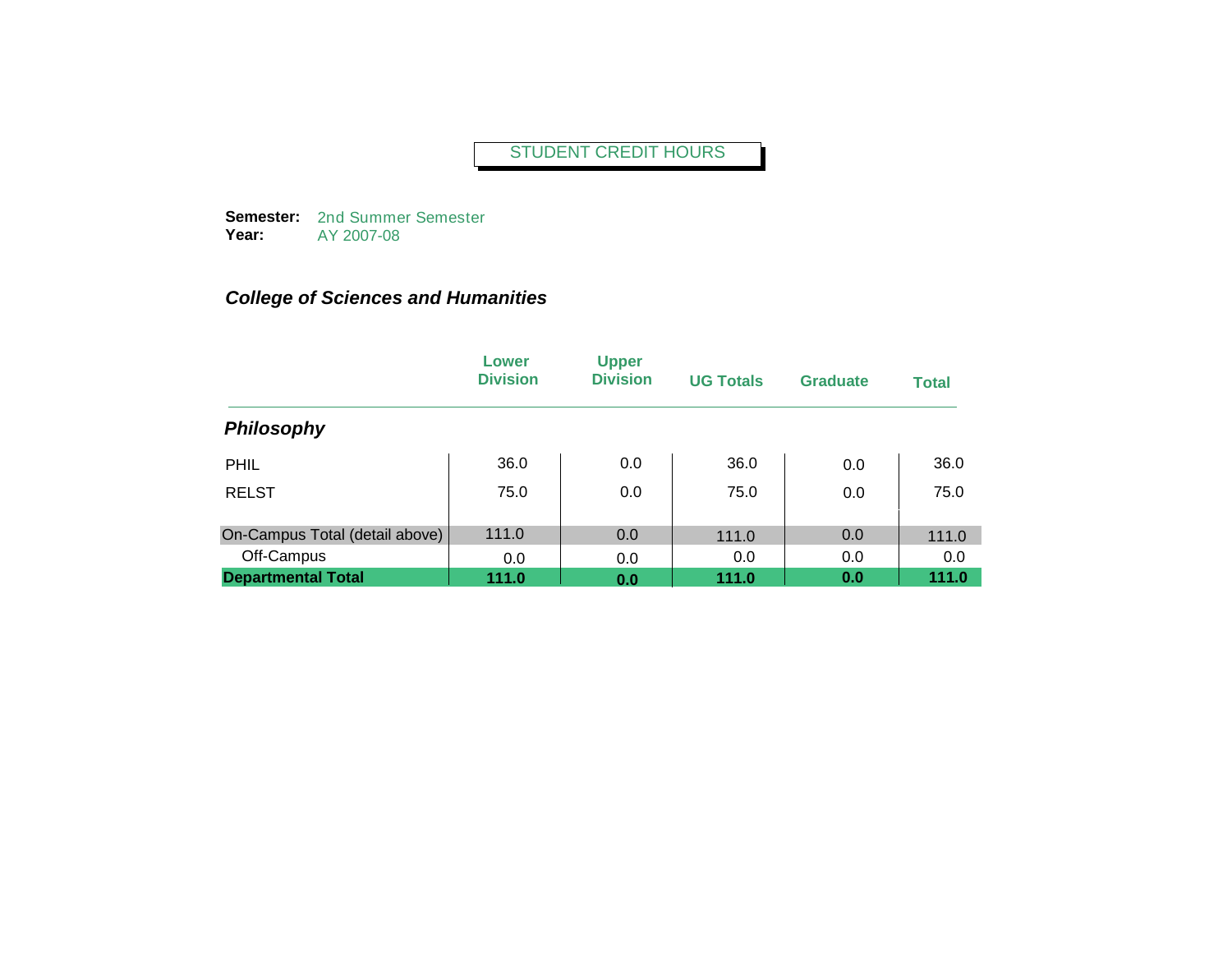**Semester:**  2nd Summer Semester **Year:** AY 2007-08

|                                | Lower<br><b>Division</b> | <b>Upper</b><br><b>Division</b> | <b>UG Totals</b> | <b>Graduate</b> | <b>Total</b> |
|--------------------------------|--------------------------|---------------------------------|------------------|-----------------|--------------|
| <b>Physics &amp; Astronomy</b> |                          |                                 |                  |                 |              |
| <b>ASTRO</b>                   | 27.0                     | 0.0                             | 27.0             | 42.0            | 69.0         |
| <b>PHYCS</b>                   | 158.0                    | 0.0                             | 158.0            | 69.0            | 227.0        |
| <b>RES</b>                     | 0.0                      | 0.0                             | 0.0              | 6.0             | 6.0          |
| SCI                            | 0.0                      | 0.0                             | 0.0              | 15.0            | 15.0         |
| On-Campus Total (detail above) | 185.0                    | 0.0                             | 185.0            | 132.0           | 317.0        |
| Off-Campus                     | 6.0                      | 0.0                             | 6.0              | 9.0             | 15.0         |
| <b>Departmental Total</b>      | 191.0                    | 0.0                             | 191.0            | 141.0           | 332.0        |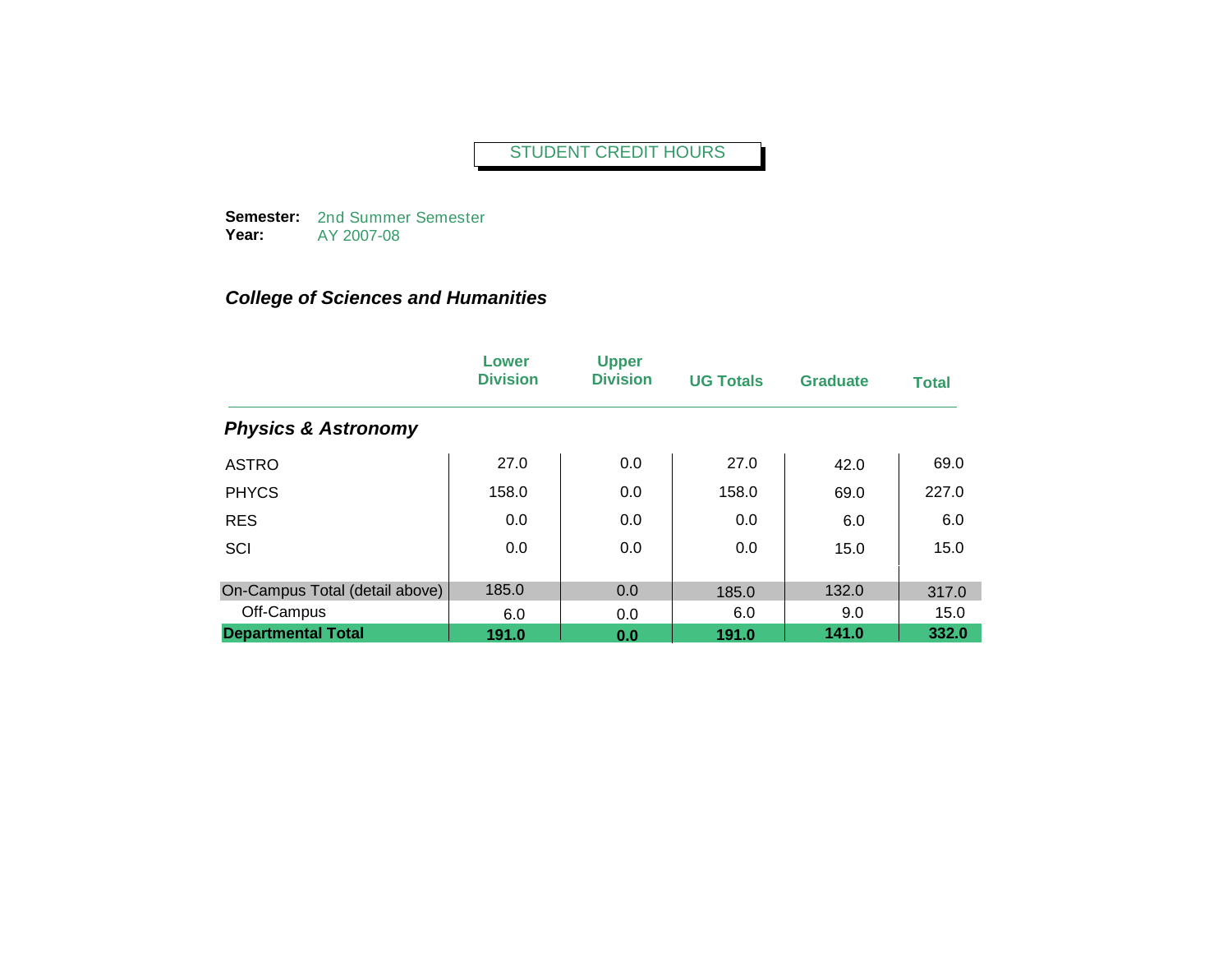**Semester:**  2nd Summer Semester **Year:** AY 2007-08

|                                        | Lower<br><b>Division</b> | <b>Upper</b><br><b>Division</b> | <b>UG Totals</b> | <b>Graduate</b> | <b>Total</b> |
|----------------------------------------|--------------------------|---------------------------------|------------------|-----------------|--------------|
| <b>Physiology &amp; Health Science</b> |                          |                                 |                  |                 |              |
| <b>ANAT</b>                            | 33.0                     | 0.0                             | 33.0             | 0.0             | 33.0         |
| <b>HSC</b>                             | 147.0                    | 54.0                            | 201.0            | 9.0             | 210.0        |
| <b>PHYSL</b>                           | 87.0                     | 0.0                             | 87.0             | 0.0             | 87.0         |
| On-Campus Total (detail above)         | 267.0                    | 54.0                            | 321.0            | 9.0             | 330.0        |
| Off-Campus                             | 0.0                      | 0.0                             | 0.0              | 0.0             | 0.0          |
| <b>Departmental Total</b>              | 267.0                    | 54.0                            | 321.0            | 9.0             | 330.0        |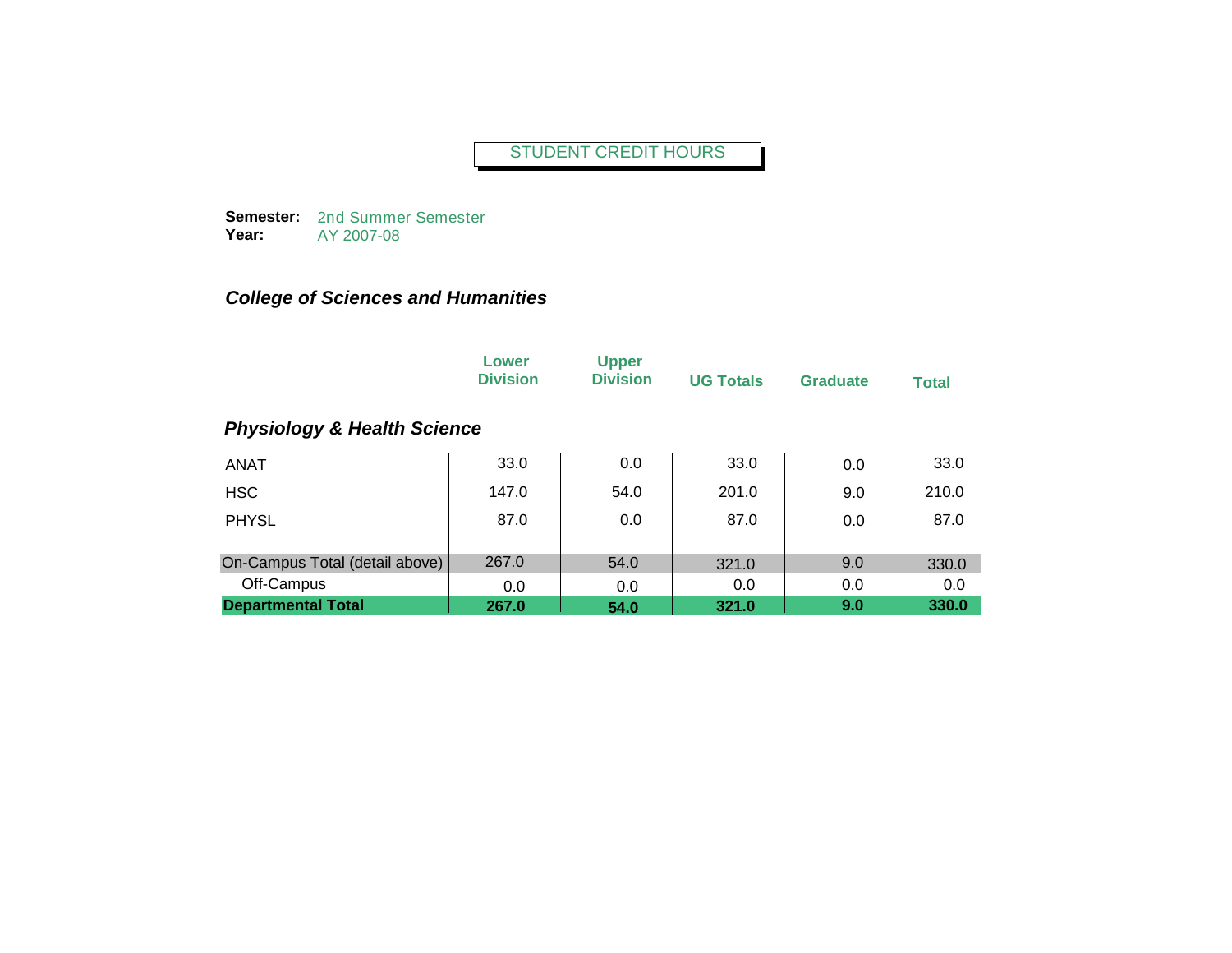**Semester:**  2nd Summer Semester **Year:** AY 2007-08

|                                | Lower<br><b>Division</b> | <b>Upper</b><br><b>Division</b> | <b>UG Totals</b> | <b>Graduate</b> | <b>Total</b> |
|--------------------------------|--------------------------|---------------------------------|------------------|-----------------|--------------|
| <b>Political Science</b>       |                          |                                 |                  |                 |              |
| <b>POLS</b>                    | 21.0                     | 45.0                            | 66.0             | 21.0            | 87.0         |
| On-Campus Total (detail above) | 21.0                     | 45.0                            | 66.0             | 21.0            | 87.0         |
| Off-Campus                     | 0.0                      | 0.0                             | 0.0              | 36.0            | 36.0         |
| <b>Departmental Total</b>      | 21.0                     | 45.0                            | 66.0             | 57.0            | 123.0        |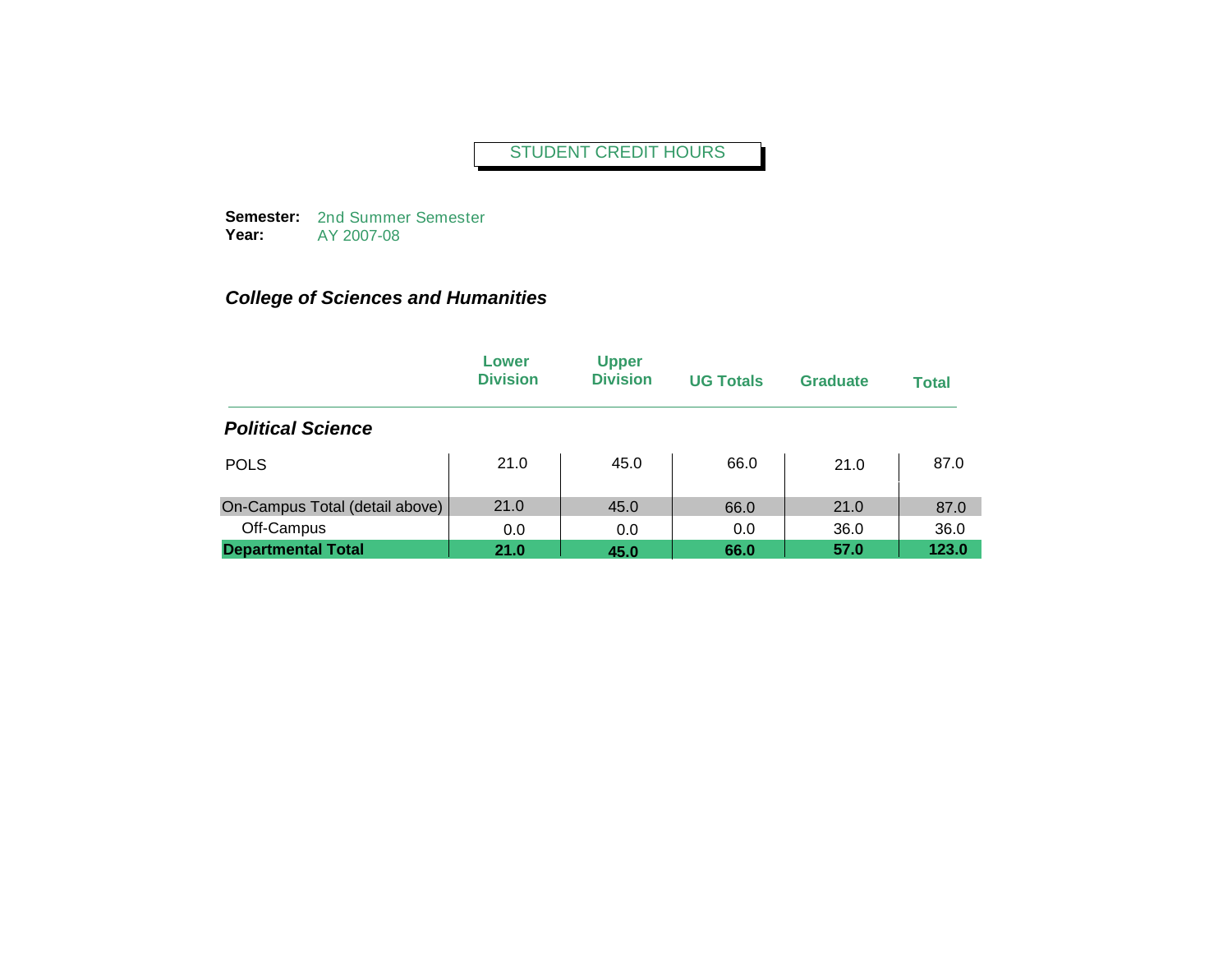**Semester:**  2nd Summer Semester **Year:** AY 2007-08

|                                | Lower<br><b>Division</b> | <b>Upper</b><br><b>Division</b> | <b>UG Totals</b> | <b>Graduate</b> | <b>Total</b> |
|--------------------------------|--------------------------|---------------------------------|------------------|-----------------|--------------|
| <b>Psychological Science</b>   |                          |                                 |                  |                 |              |
| <b>PSYSC</b>                   | 182.0                    | 141.0                           | 323.0            | 15.0            | 338.0        |
| <b>THES</b>                    | 0.0                      | 0.0                             | 0.0              | 3.0             | 3.0          |
| On-Campus Total (detail above) | 182.0                    | 141.0                           | 323.0            | 18.0            | 341.0        |
| Off-Campus                     | 9.0                      | 42.0                            | 51.0             | 6.0             | 57.0         |
| <b>Departmental Total</b>      | 191.0                    | 183.0                           | 374.0            | 24.0            | 398.0        |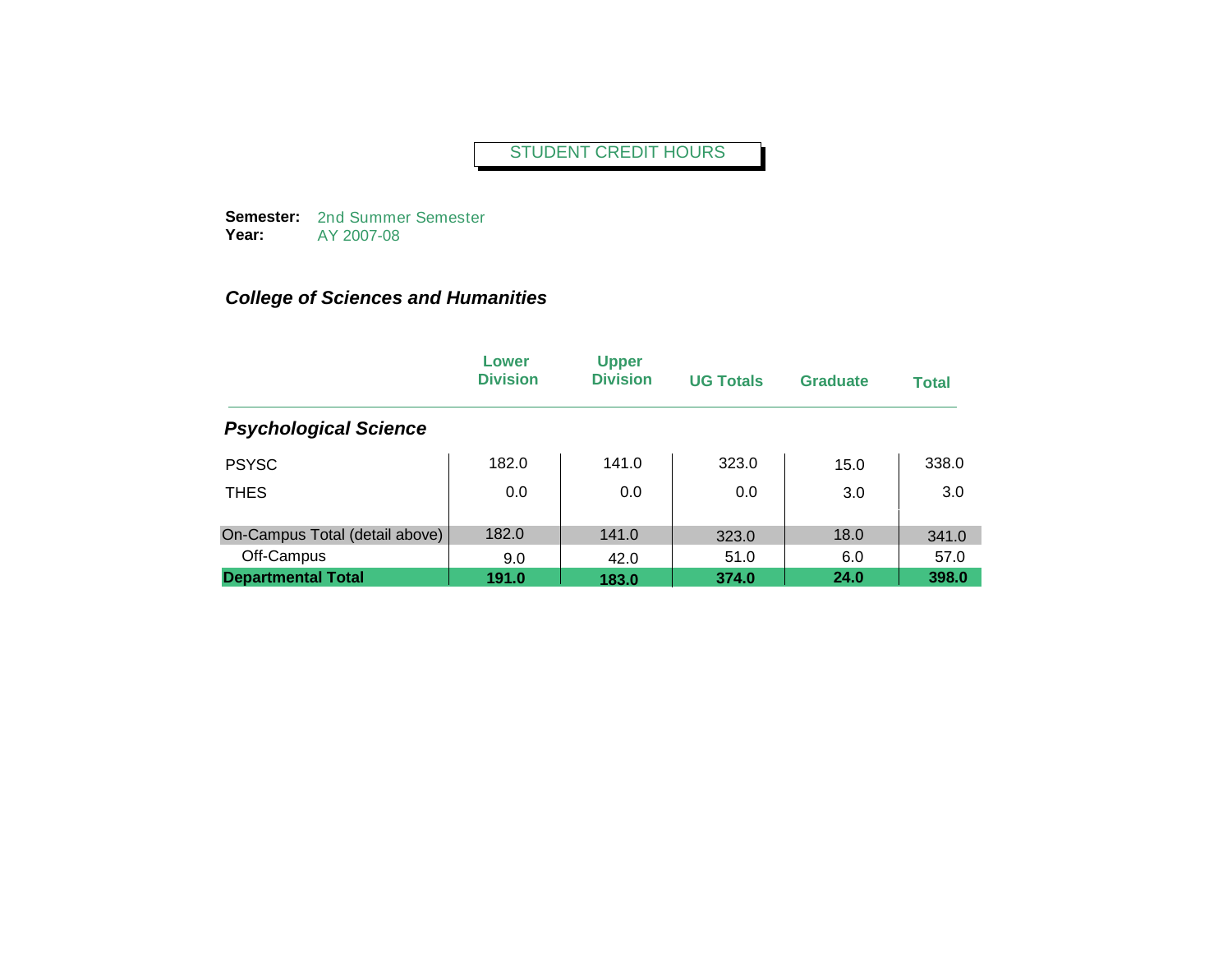**Semester:**  2nd Summer Semester **Year:** AY 2007-08

|                                | Lower<br><b>Division</b> | <b>Upper</b><br><b>Division</b> | <b>UG Totals</b> | <b>Graduate</b> | <b>Total</b> |
|--------------------------------|--------------------------|---------------------------------|------------------|-----------------|--------------|
| Sociology                      |                          |                                 |                  |                 |              |
| <b>SOC</b>                     | 117.0                    | 0.0                             | 117.0            | 6.0             | 123.0        |
| On-Campus Total (detail above) | 117.0                    | 0.0                             | 117.0            | 6.0             | 123.0        |
| Off-Campus                     | 0.0                      | 0.0                             | 0.0              | 0.0             | 0.0          |
| <b>Departmental Total</b>      | 117.0                    | 0.0                             | 117.0            | 6.0             | 123.0        |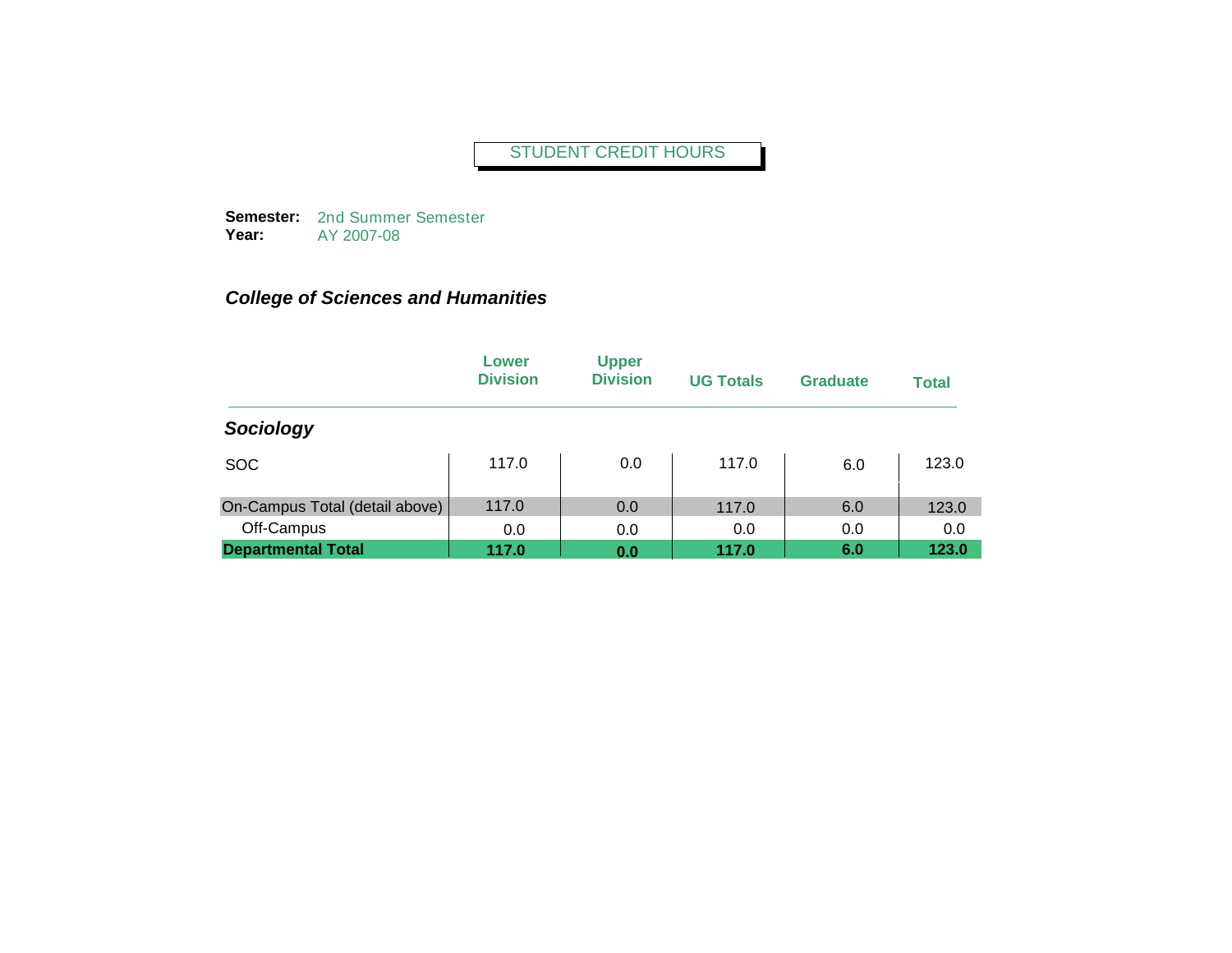**Semester:**  2nd Summer Semester **Year:** AY 2007-08

|                                         | Lower<br><b>Division</b> | <b>Upper</b><br><b>Division</b> | <b>UG Totals</b> | Graduate | <b>Total</b> |  |  |  |
|-----------------------------------------|--------------------------|---------------------------------|------------------|----------|--------------|--|--|--|
| <b>Speech Pathology &amp; Audiology</b> |                          |                                 |                  |          |              |  |  |  |
| <b>SPAA</b>                             | 36.0                     | 0.0                             | 36.0             | 27.0     | 63.0         |  |  |  |
| On-Campus Total (detail above)          | 36.0                     | 0.0                             | 36.0             | 27.0     | 63.0         |  |  |  |
| Off-Campus                              | 0.0                      | 0.0                             | 0.0              | 66.0     | 66.0         |  |  |  |
| <b>Departmental Total</b>               | 36.0                     | 0.0                             | 36.0             | 93.0     | 129.0        |  |  |  |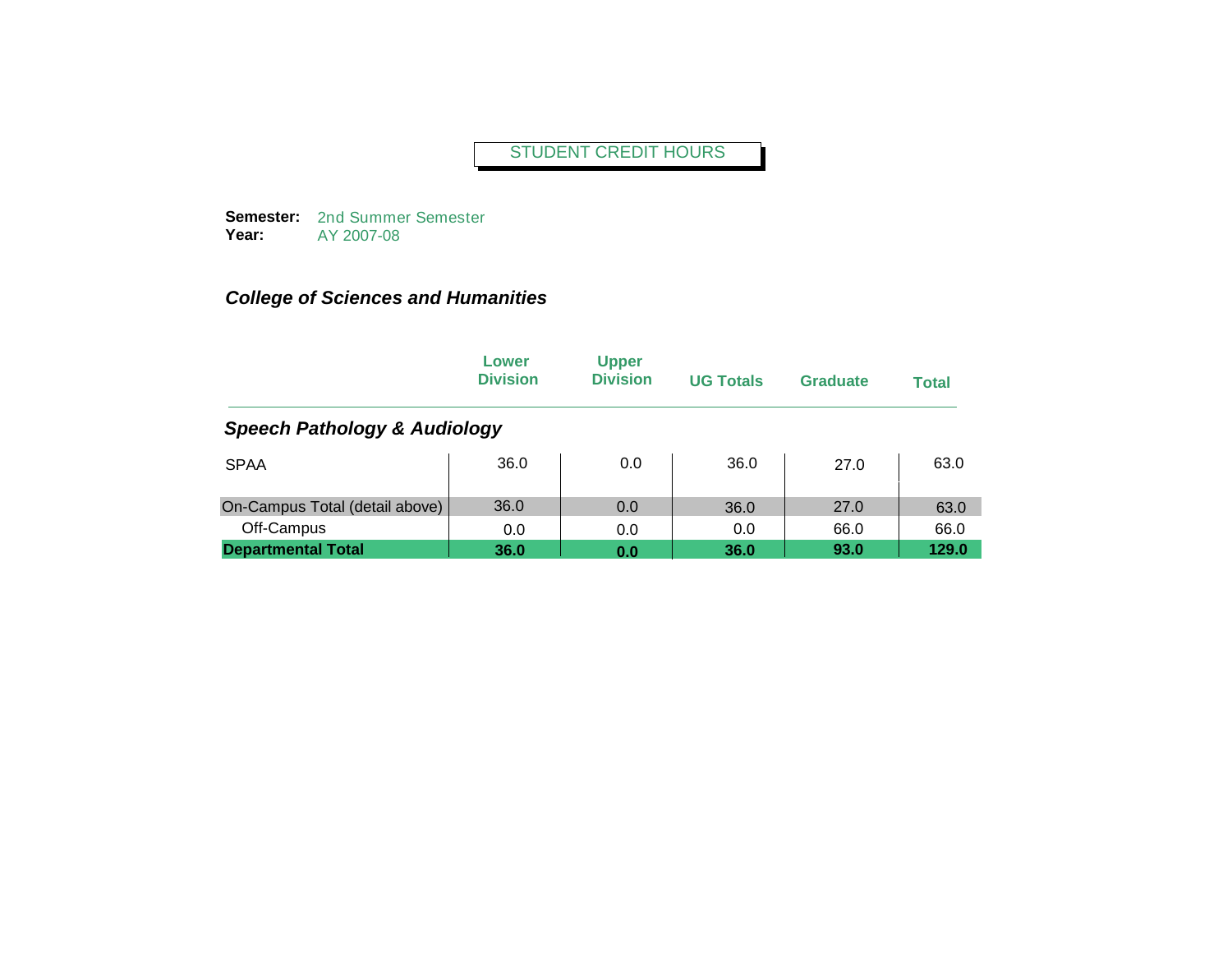**Semester:**  2nd Summer Semester **Year:** AY 2007-08

## *Interdepartmental*

|                                | Lower<br><b>Division</b> | <b>Upper</b><br><b>Division</b> | <b>UG Totals</b> | Graduate | <b>Total</b> |
|--------------------------------|--------------------------|---------------------------------|------------------|----------|--------------|
| <b>Honors</b>                  |                          |                                 |                  |          |              |
| <b>HONRS</b>                   | 9.0                      | 24.0                            | 33.0             | 0.0      | 33.0         |
| On-Campus Total (detail above) | 9.0                      | 24.0                            | 33.0             | 0.0      | 33.0         |
| Off-Campus                     | 0.0                      | 0.0                             | 0.0              | 0.0      | 0.0          |
| <b>Departmental Total</b>      | 9.0                      | 24.0                            | 33.0             | 0.0      | 33.0         |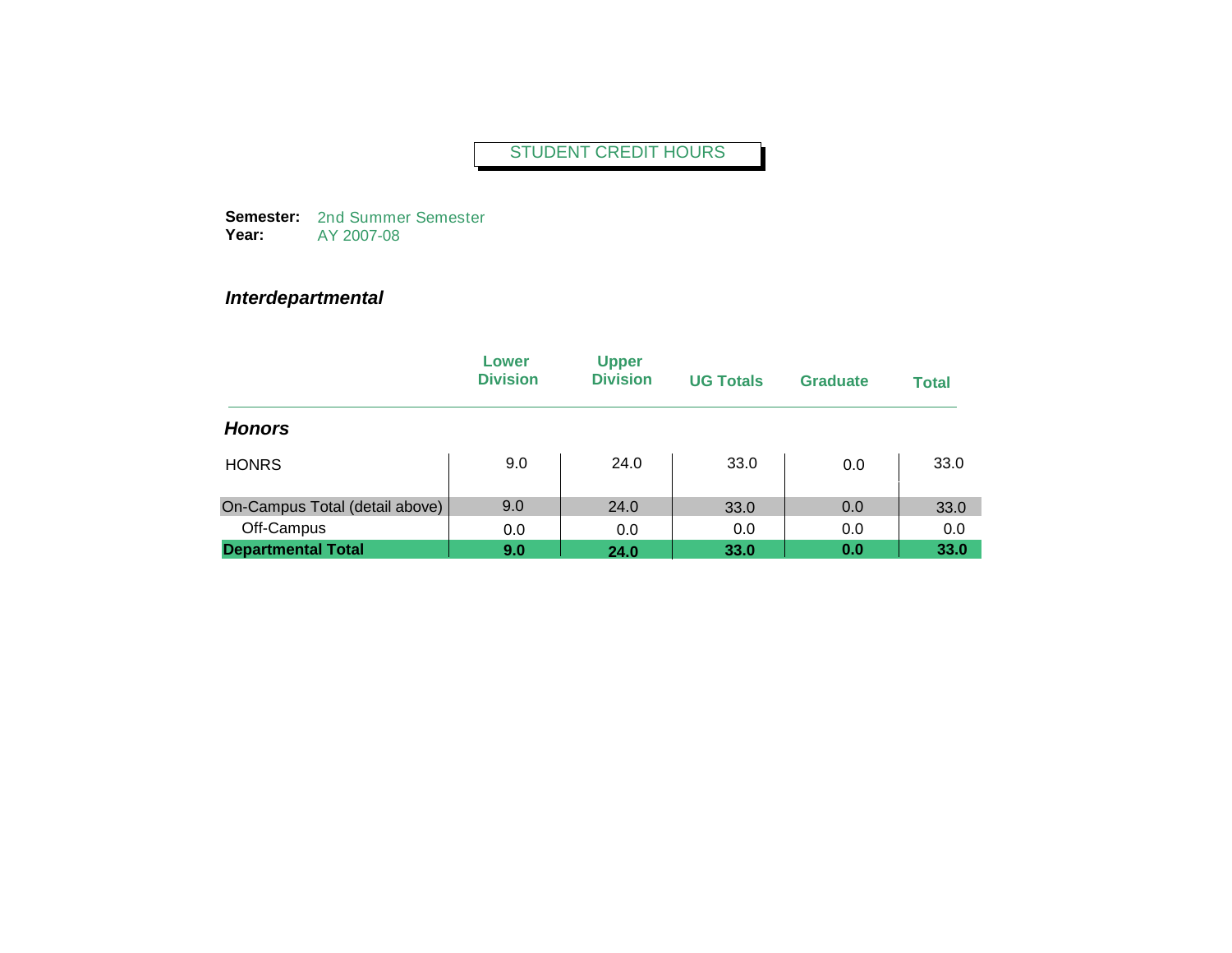**Semester:**  2nd Summer Semester **Year:** AY 2007-08

## *Interdepartmental*

|                                | Lower<br><b>Division</b> | <b>Upper</b><br><b>Division</b> | <b>UG Totals</b> | <b>Graduate</b> | <b>Total</b> |
|--------------------------------|--------------------------|---------------------------------|------------------|-----------------|--------------|
| <b>Interdepartmental</b>       |                          |                                 |                  |                 |              |
| ID                             | 0.0                      | 6.0                             | 6.0              | 0.0             | 6.0          |
| <b>MASTR</b>                   | 0.0                      | 0.0                             | 0.0              | 0.0             | 0.0          |
| On-Campus Total (detail above) | 0.0                      | 6.0                             | 6.0              | 0.0             | 6.0          |
| Off-Campus                     | 0.0                      | 99.0                            | 99.0             | 0.0             | 99.0         |
| <b>Departmental Total</b>      | 0.0                      | 105.0                           | 105.0            | 0.0             | 105.0        |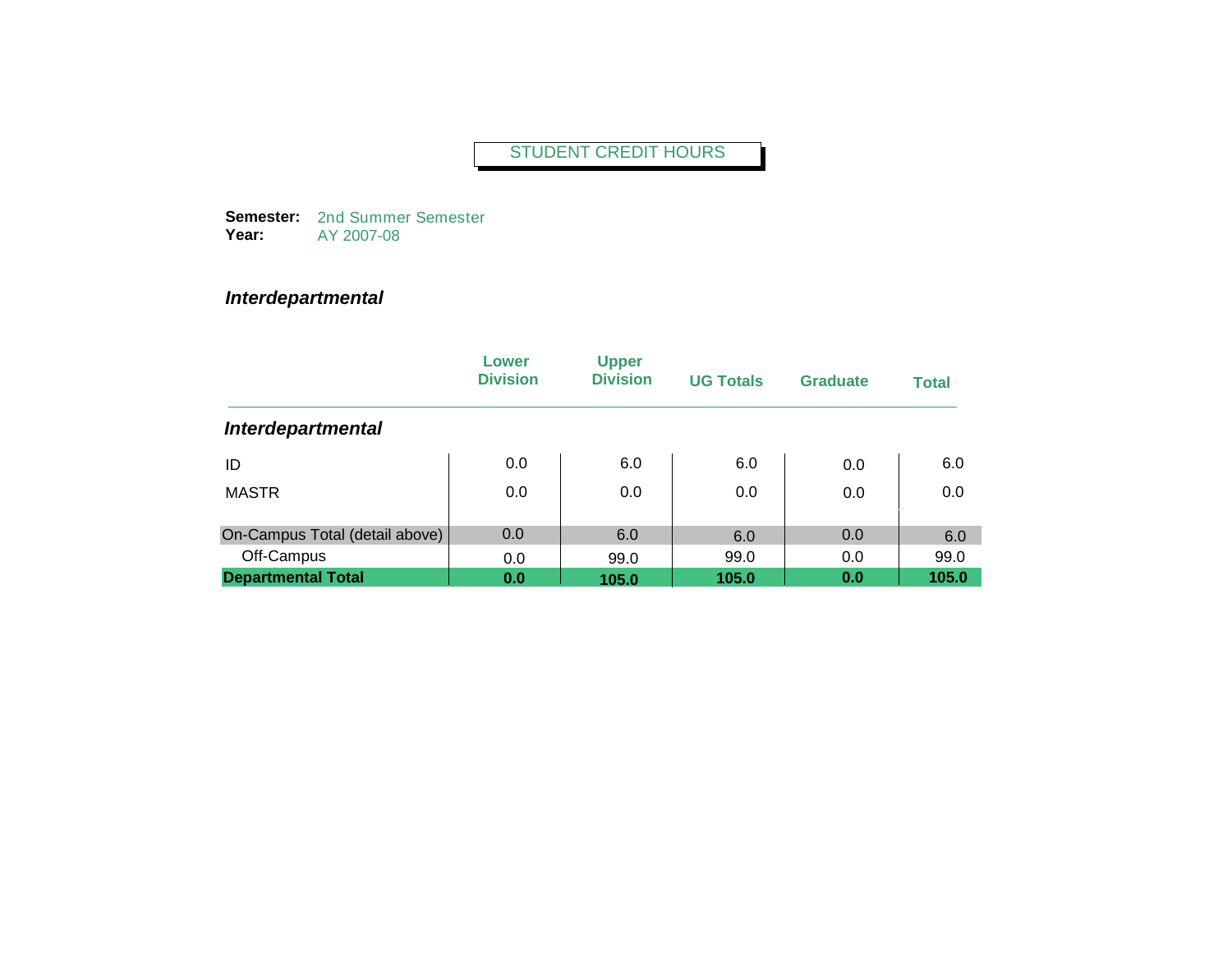**Semester:**  2nd Summer Semester **Year:** AY 2007-08

## *Interdepartmental*

|                                | Lower<br><b>Division</b> | <b>Upper</b><br><b>Division</b> | <b>UG Totals</b> | <b>Graduate</b> | <b>Total</b> |
|--------------------------------|--------------------------|---------------------------------|------------------|-----------------|--------------|
| UC                             |                          |                                 |                  |                 |              |
| <b>INTST</b>                   | 0.0                      | 0.0                             | 0.0              | 0.0             | 0.0          |
| On-Campus Total (detail above) | 0.0                      | 0.0                             | 0.0              | 0.0             | 0.0          |
| Off-Campus                     | 0.0                      | 21.0                            | 21.0             | 0.0             | 21.0         |
| <b>Departmental Total</b>      | 0.0                      | 21.0                            | 21.0             | 0.0             | 21.0         |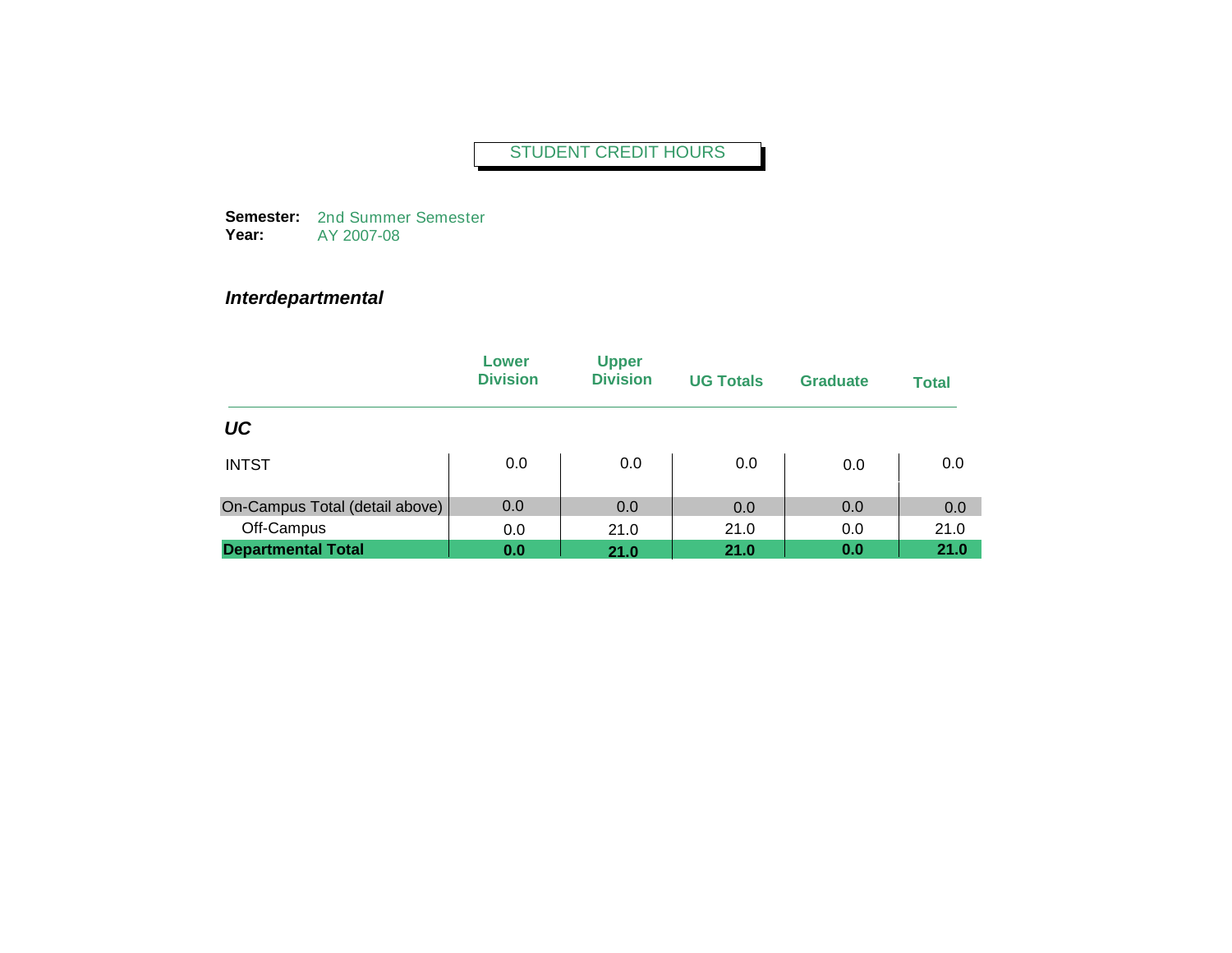**Semester:**  2nd Summer Semester **Year:** AY 2007-08

|                                | Lower<br><b>Division</b> | <b>Upper</b><br><b>Division</b> | <b>UG Totals</b> | <b>Graduate</b> | <b>Total</b> |
|--------------------------------|--------------------------|---------------------------------|------------------|-----------------|--------------|
| <b>Counseling Psychology</b>   |                          |                                 |                  |                 |              |
| <b>CPSY</b>                    | 0.0                      | 24.0                            | 24.0             | 177.0           | 201.0        |
| DOC                            | 0.0                      | 0.0                             | 0.0              | 0.0             | 0.0          |
| <b>SOPSY</b>                   | 0.0                      | 0.0                             | 0.0              | 54.0            | 54.0         |
| On-Campus Total (detail above) | 0.0                      | 24.0                            | 24.0             | 231.0           | 255.0        |
| Off-Campus                     | 0.0                      | 0.0                             | 0.0              | 0.0             | 0.0          |
| <b>Departmental Total</b>      | 0.0                      | 24.0                            | 24.0             | 231.0           | 255.0        |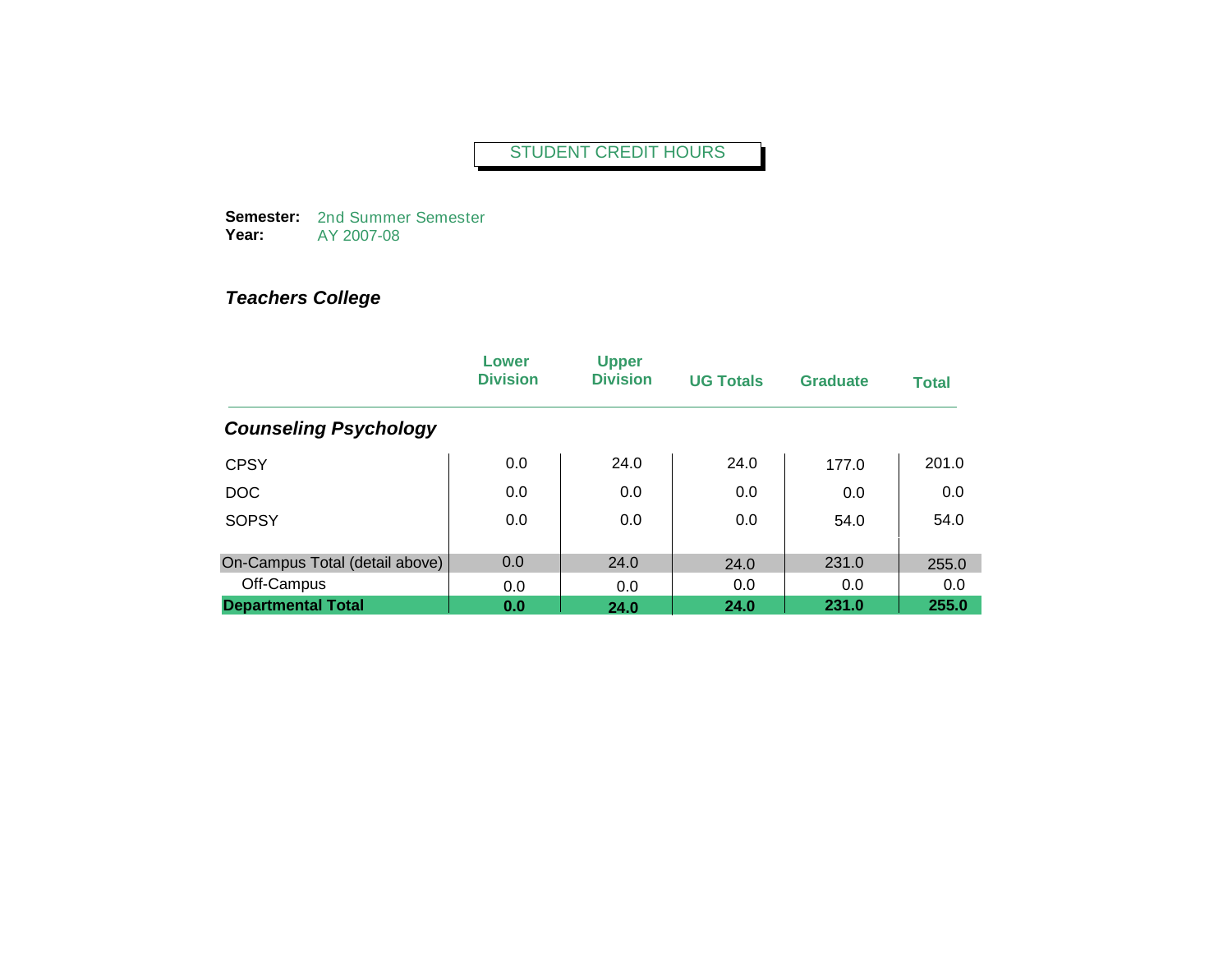**Semester:**  2nd Summer Semester **Year:** AY 2007-08

|                                | Lower<br><b>Division</b> | <b>Upper</b><br><b>Division</b> | <b>UG Totals</b> | <b>Graduate</b> | <b>Total</b> |
|--------------------------------|--------------------------|---------------------------------|------------------|-----------------|--------------|
| <b>Elementary Education</b>    |                          |                                 |                  |                 |              |
| <b>DISS</b>                    | 0.0                      | 0.0                             | 0.0              | 10.0            | 10.0         |
| <b>EDEL</b>                    | 21.0                     | 4.0                             | 25.0             | 0.0             | 25.0         |
| <b>EDRDG</b>                   | 0.0                      | 0.0                             | 0.0              | 2.0             | 2.0          |
| On-Campus Total (detail above) | 21.0                     | 4.0                             | 25.0             | 12.0            | 37.0         |
| Off-Campus                     | 0.0                      | 0.0                             | 0.0              | 0.0             | 0.0          |
| <b>Departmental Total</b>      | 21.0                     | 4.0                             | 25.0             | 12.0            | 37.0         |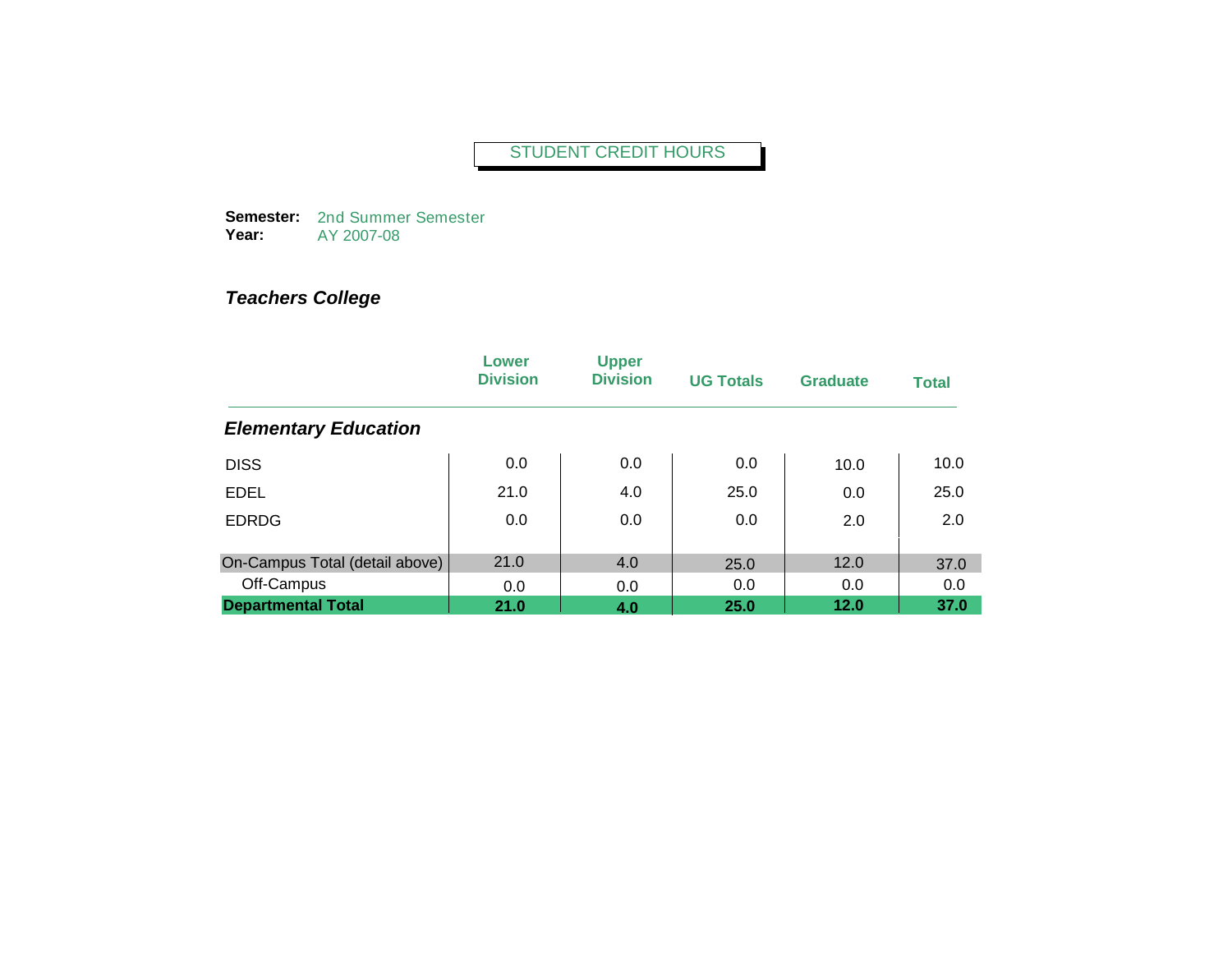**Semester:**  2nd Summer Semester **Year:** AY 2007-08

|                                | Lower<br><b>Division</b> | <b>Upper</b><br><b>Division</b> | <b>UG Totals</b> | Graduate | <b>Total</b> |
|--------------------------------|--------------------------|---------------------------------|------------------|----------|--------------|
| <b>Educational Psychology</b>  |                          |                                 |                  |          |              |
| <b>DISS</b>                    | 0.0                      | 0.0                             | 0.0              | 30.0     | 30.0         |
| <b>EDPSY</b>                   | 0.0                      | 129.0                           | 129.0            | 187.0    | 316.0        |
| ID                             | 0.0                      | 0.0                             | 0.0              | 3.0      | 3.0          |
| On-Campus Total (detail above) | 0.0                      | 129.0                           | 129.0            | 220.0    | 349.0        |
| Off-Campus                     | 0.0                      | 0.0                             | 0.0              | 516.0    | 516.0        |
| <b>Departmental Total</b>      | 0.0                      | 129.0                           | 129.0            | 736.0    | 865.0        |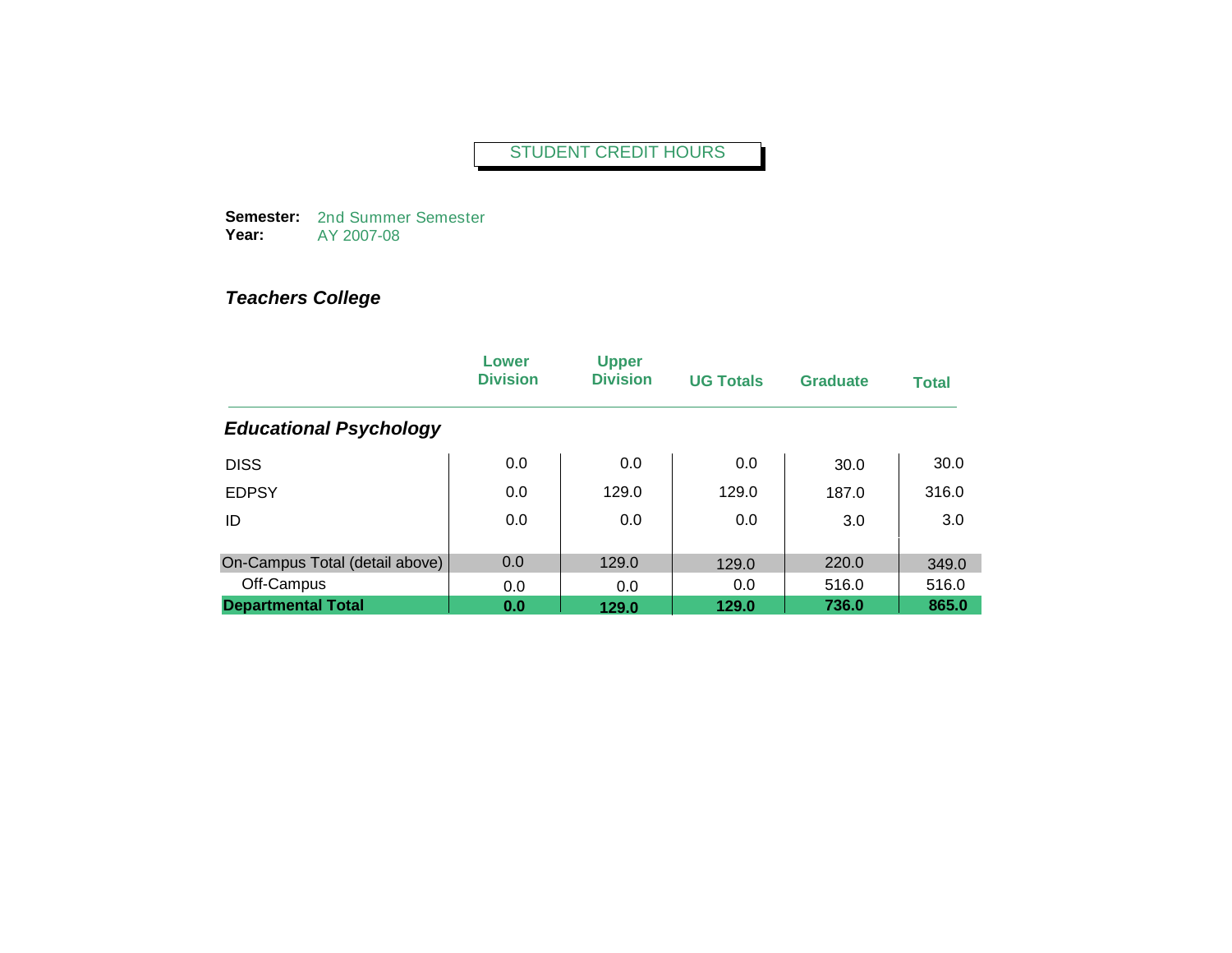**Semester:**  2nd Summer Semester **Year:** AY 2007-08

|                                | Lower<br><b>Division</b> | <b>Upper</b><br><b>Division</b> | <b>UG Totals</b> | <b>Graduate</b> | Total |
|--------------------------------|--------------------------|---------------------------------|------------------|-----------------|-------|
| <b>Educational Studies</b>     |                          |                                 |                  |                 |       |
| <b>EDAC</b>                    | 0.0                      | 0.0                             | 0.0              | 30.0            | 30.0  |
| <b>EDCUR</b>                   | 0.0                      | 0.0                             | 0.0              | 27.0            | 27.0  |
| <b>EDFON</b>                   | 0.0                      | 111.0                           | 111.0            | 0.0             | 111.0 |
| <b>EDHI</b>                    | 0.0                      | 0.0                             | 0.0              | 81.0            | 81.0  |
| <b>EDMUL</b>                   | 0.0                      | 0.0                             | 0.0              | 48.0            | 48.0  |
| <b>EDSEC</b>                   | 0.0                      | 0.0                             | 0.0              | 18.0            | 18.0  |
| <b>EDTEC</b>                   | 0.0                      | 0.0                             | 0.0              | 6.0             | 6.0   |
| On-Campus Total (detail above) | 0.0                      | 111.0                           | 111.0            | 210.0           | 321.0 |
| Off-Campus                     | 0.0                      | 0.0                             | 0.0              | 282.0           | 282.0 |
| <b>Departmental Total</b>      | 0.0                      | 111.0                           | 111.0            | 492.0           | 603.0 |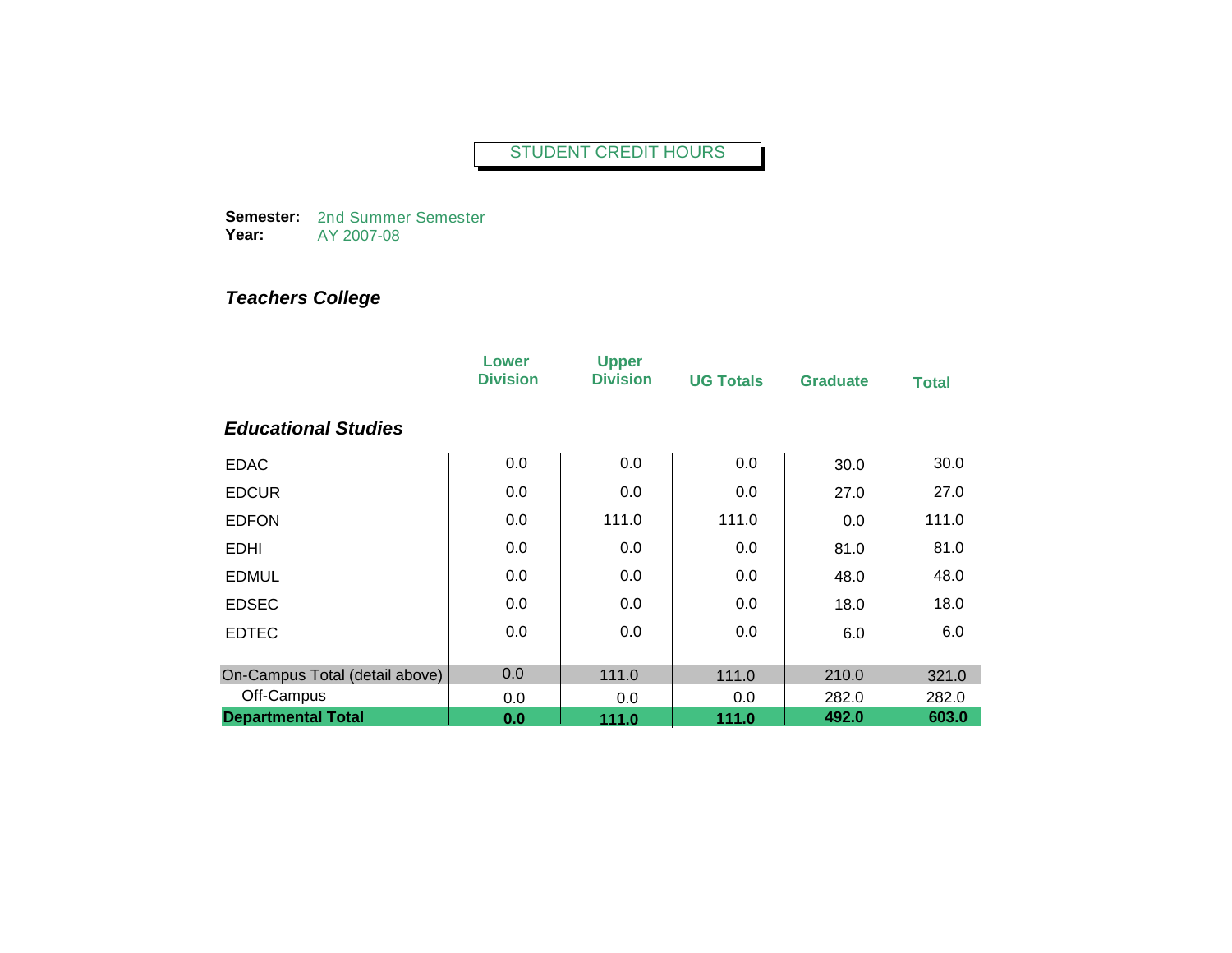**Semester:**  2nd Summer Semester **Year:** AY 2007-08

|                                | Lower<br><b>Division</b> | <b>Upper</b><br><b>Division</b> | <b>UG Totals</b> | <b>Graduate</b> | <b>Total</b> |
|--------------------------------|--------------------------|---------------------------------|------------------|-----------------|--------------|
| <b>Educational Leadership</b>  |                          |                                 |                  |                 |              |
| <b>EDAD</b>                    | 0.0                      | 0.0                             | 0.0              | 36.0            | 36.0         |
| On-Campus Total (detail above) | 0.0                      | 0.0                             | 0.0              | 36.0            | 36.0         |
| Off-Campus                     | 0.0                      | 0.0                             | 0.0              | 597.0           | 597.0        |
| <b>Departmental Total</b>      | 0.0                      | 0.0                             | 0.0              | 633.0           | 633.0        |